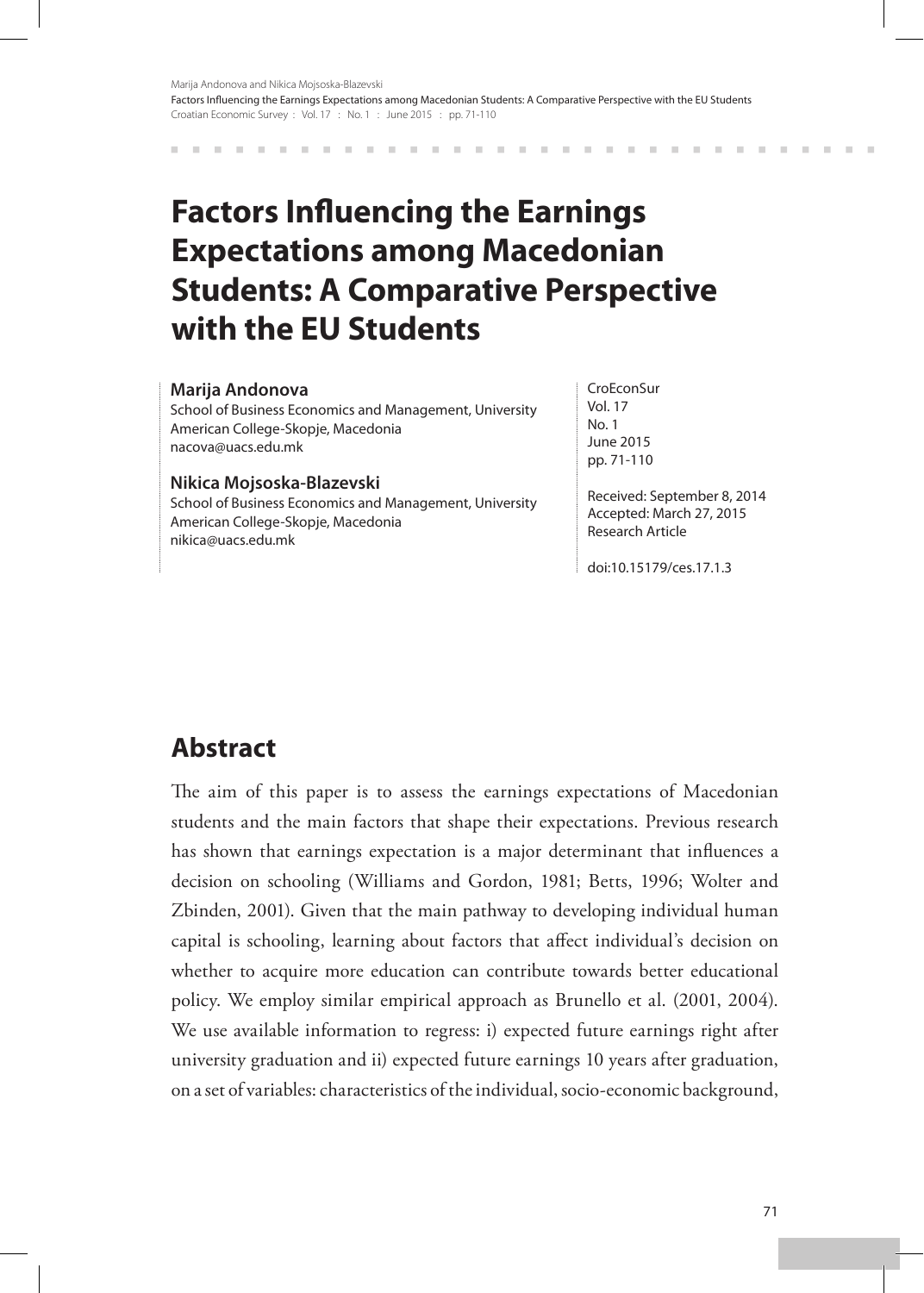field of study, year of study, academic performance, sources of information for future earnings, etc.

Our findings show that expected earnings are significantly correlated with the education of the father, year of study, sources of information on earnings in the labor market, gender, ethnicity, having a regular job during studies, perceived employability, field of study, and the country of future employment. In other words, Macedonian students form their earnings expectations in a similar vein as their European counterparts.

**Keywords:** demand for schooling, earnings expectations, higher education

**JEL classification:** I21, I23, J24

## **1 Introduction**

 $\mathbb{R}^n$ 

Since 2003 the Macedonian higher education system has undergone several important reforms, mainly related to the implementation of the Bologna Declaration which was signed in 2003. The actual implementation of the Bolognarelated reforms started in 2008 when a new Law on Higher education was adopted reflecting the Bologna declaration. The Law was developed around the following premises: strengthening the quality assurance system; internationalization of universities, their programs, and students; involvement of students and employers into the decision-making bodies of universities; membership of the national bodies for quality assurance in the European Association for Quality Assurance in Higher Education (ENQA), etc. In addition, the two-cycle system was replaced with a three-cycle system. However, some state universities faced difficulties in conforming to the new higher education environment and requirements, such that some of them still offer 4-years undergraduate programs or even 5 or 6 years of undergraduate programs in the field of regulated professions (Vujacic et al., 2013).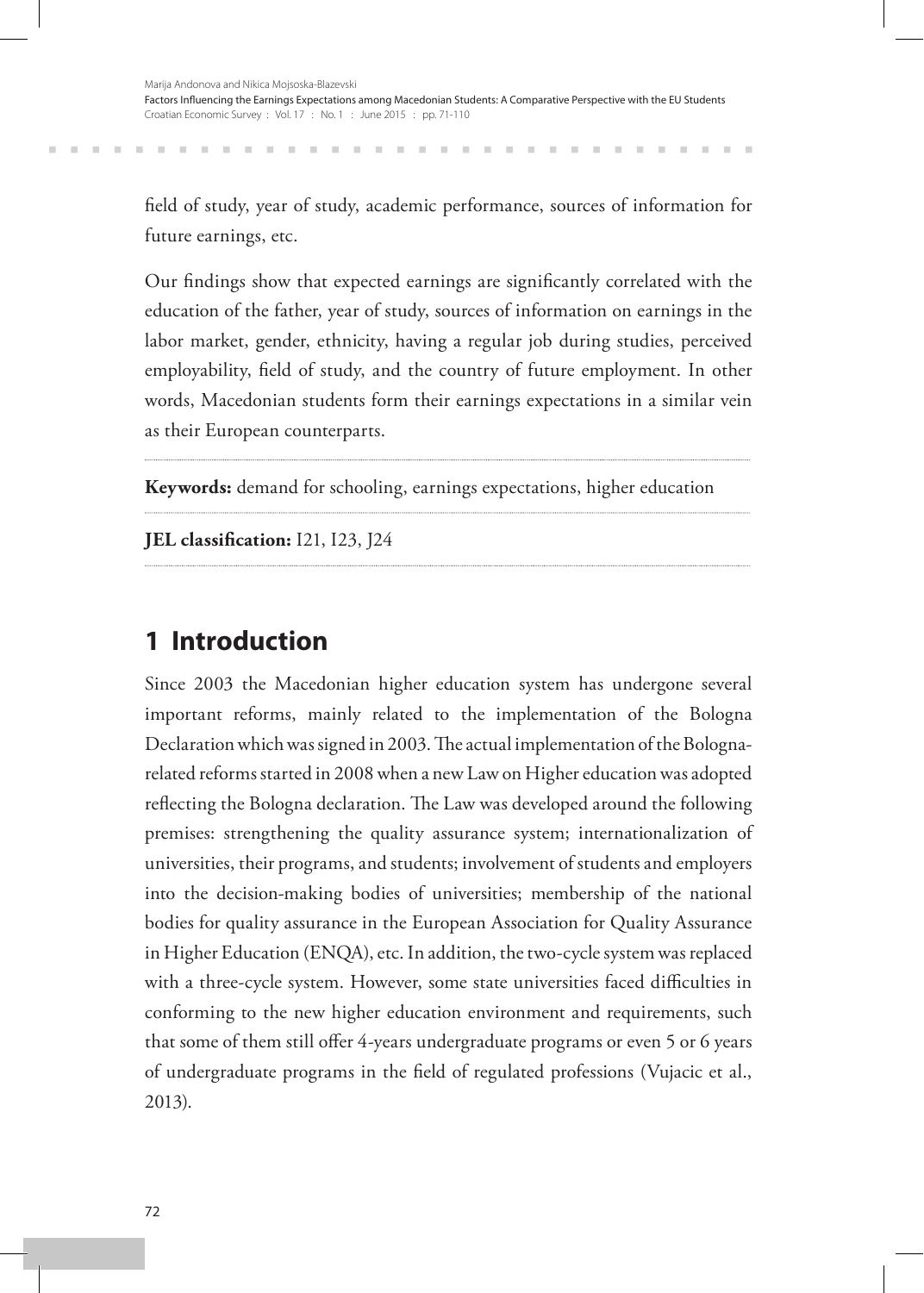Recent years are characterized by the expansion of provision and subsidies in the Macedonian tertiary education system. Two new state universities were established, and dispersed studies were organized across the country (as cobranches of state universities), improving the access to tertiary education for most youth. In addition, the tuition fees at state universities were reduced (and subsidies increased). These factors have contributed to a large increase in university enrollments, with the gross enrollment rate growing from 24 percent in 2005/06 to 31 percent in 2011/12 (State Statistical Office, 2013). Between 2000 and 2011, the number of graduates tripled (State Statistical Office, 2012). However, the increased relative supply of workers with tertiary education brought about declining returns to education, both in terms of employment and wages of the graduates (Mojsoska-Blazevski and Ristovska, 2012).

In the academic year 2013/14, there were 16 universities, 5 of which were state universities. The majority of students were enrolled at state universities (88.5 percent). The expansion of the state universities contributed towards an increase in their share in total number of students from 82 percent in 2010 to 87 percent in 2013/2014.

Benefits from getting a university degree in labor economics are measured through returns to education: earnings returns and returns in terms of probability for getting a job. In Macedonia, there are relatively high returns to education: individuals who have completed 4-year secondary school have, on average, 37 percent higher earnings than those who have completed only primary education, while getting a university degree increases earnings by 106 percent compared to having just primary education (Mojsoska, 2006). Similarly, the probability of employment increases with education, in such a way that workers who have completed tertiary education in 2011 had 2.5 times higher employment rates than individuals who have completed only primary education. Hence, there are large incentives for young individuals to demand more education. However, so far no study has been done in Macedonia on the factors driving earnings expectations of students and hence their demand for education. For instance,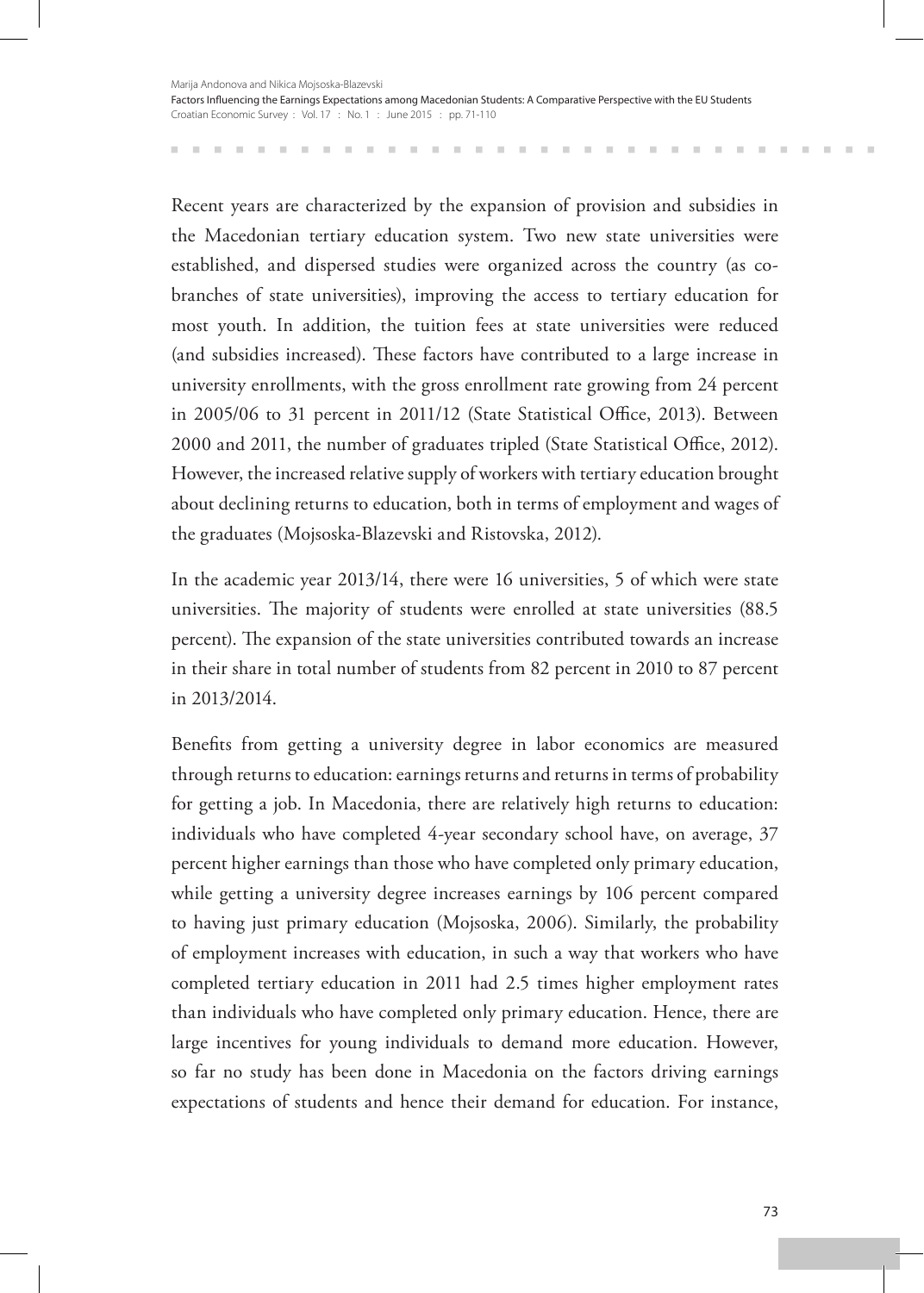there is no evidence on whether students are realistic about the market value of their labor after graduating from university. What is their expectation on potential gender-earnings gap? Which characteristics of students and their social environment influence the expected earnings?

While the literature on returns to education is very broad, few studies have attempted to answer these questions. Most of the studies of earnings expectations are related to US and European experience, with no similar studies conducted either for the transition countries or the Western Balkans countries. In this respect, the aim of this paper is to provide first insight into the earnings expectations of Macedonian students after graduation from university and to fill in the gap in the empirical literature.

This paper is organized as follows. Section 2 explores the literature related to the wage expectations of students, whereas Section 3 discusses data and used methodology. Section 4 presents and discusses results and Section 5 concludes the paper.

## **2 Literature Review**

The decision on whether a person will choose to continue his/her education depends on its' perceived costs and benefits (Mazza and Hartog, 2011). However, there are only few studies that try to explain how expectations are formed and what the major determinants that affect expectations are. Across the scarce studies in this area, the following factors are commonly found to affect student's expectations about future earnings: the socioeconomic background of the student, gender, field of study, academic performance, age of a student, and sources of information (Wolter, 2000; Brunello et al., 2001; Wolter and Zbinden, 2001; Webbink and Hartog, 2004). We proceed by examining each of these factors separately.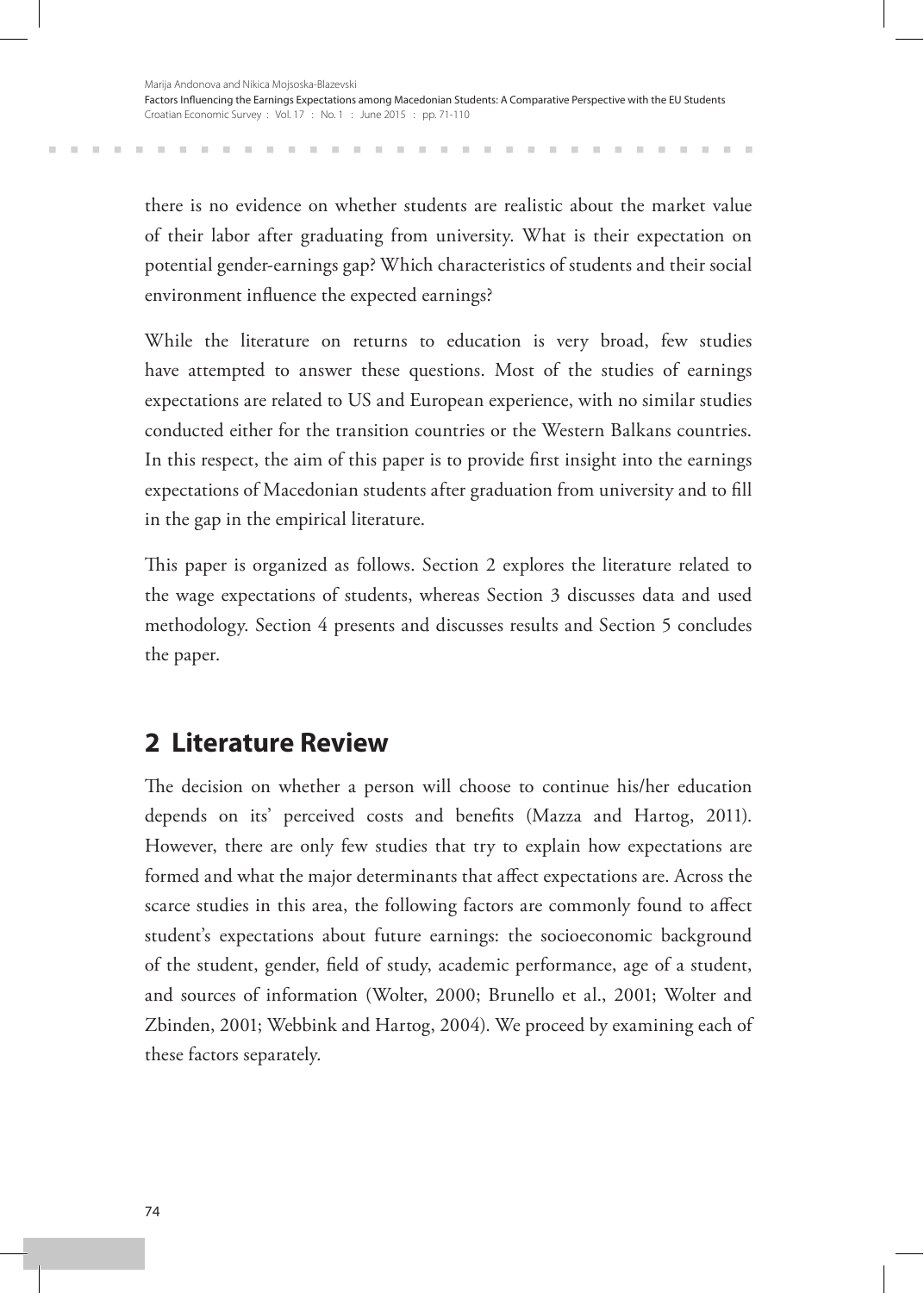## Socioeconomic Background

Most studies focus on the parents' education and income as a main socioeconomic factor that influences earnings expectations of students (Williams and Gordon, 1981; Webbink and Hartog, 2004; Delaney et al., 2011). Parental educational background is thought to influence student's expectations on at least two levels: (i) information on earnings from educated parents is of better quality, (ii) students who have well educated parents can rely on their parents' personal networks for finding a job after graduation, and hence have higher earnings (and job) expectations. Delaney et al. (2011) using data from seven Irish universities found out that parental education has a significant and positive effect on short-run and long-run earnings expectations. This however is not in line with the results of work by Betts (1996), Wolter (2000) and Wolter and Zbinden (2001). In particular, Betts (1996) conducting a survey among 1,000 undergraduates from the University of California found no strong effect between parental education and students' earnings estimation. This is confirmed by Wolter (2000) and Wolter and Zbinden (2001). Wolter (2000) used a different approach: imagining different scenarios students were asked to predict their own future earnings, as well as the earnings of an average person with similar characteristics. In this study, as well as in the study of Wolter and Zbinden (2001), parental education proved to be insignificant.

Different results appear when researchers examine the influence of the mother's and father's education on the students' earnings expectations separately. Brunello et al. (2001), in the study based on a survey conducted in 50 universities across ten European countries, found that having a mother with a university degree leads to a 3.3 percent increase in expected earnings right after graduation, and almost 4 percent, 10 years after entering labor market. In the same study the father's education was found not to be statistically significant. This was confirmed in another study of Brunello et al. (2004).

The results are consistent when researchers examine the influence of parental income on students' earnings expectations: earnings expectations are higher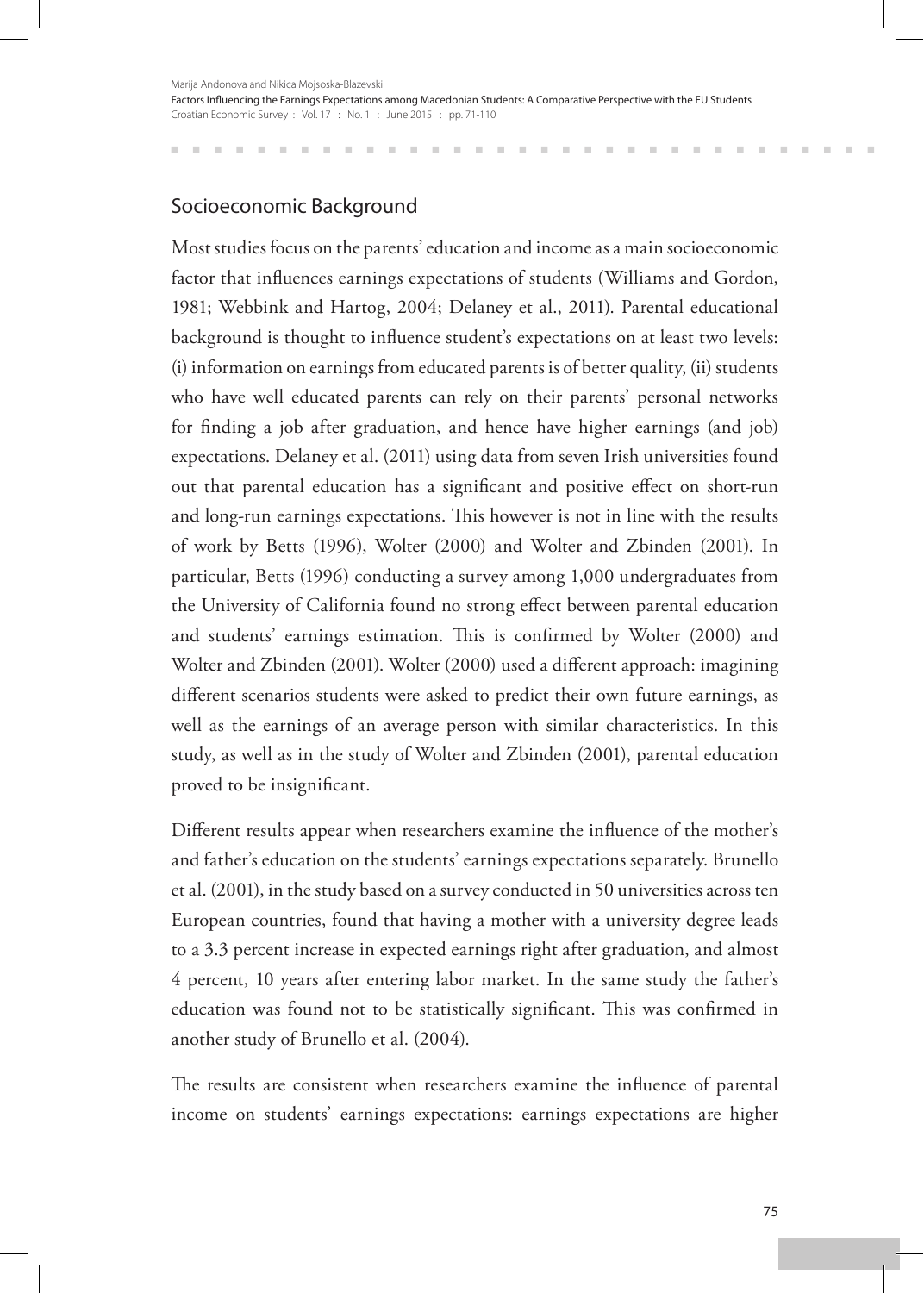when parental income is higher (Betts, 1996; Varga, 2001; Webbink and Hartog, 2004; Jerrim, 2008). Jerrim (2008) and Webbink and Hartog (2004) agree that students from high-income families expect higher earnings in order to maintain high living standard and that their expectations are based on the income of the people around them. Webbink and Hartog (2004) argued that this result may be an important factor in explaining increased participation in extended education for students from wealthy backgrounds.

## Gender

m.

Researchers in many academic disciplines recognize the existence of an earnings gap between males and females (Filippin and Ichino, 2003; Chevalier 2004; Avlijaš et al., 2013) which is thought to affect earnings expectations for different genders: knowing the actual gender pay gap, students expect lower earnings for females. According to Chevalier (2004), women are still paid between 20 percent and 40 percent less than men despite the introduction of equal opportunity legislations. He argued that part of the existence of the gender earnings gap is explained by gender differences in educational and career choices, as well as the gender differences in expectations, but there is still a large part that is left unexplained. A study by Avlijaš et al. (2013) shows that the gender earnings gap in Macedonia in the period 2008-2011, on average, was 13.4 percent. When the gap is adjusted for the differences in personal characteristics, it increases to 17.5 percent, meaning that female workers have better labor market characteristics than their male counterparts.

According to several studies, women do expect to earn less than men (Carvajal et al., 2000; Wolter, 2000; Filippin and Ichino, 2003; Botelho and Pinto, 2004; Webbink and Hartog, 2004; Mazza and Hartog, 2011). Examining whether earnings expectations of students from Florida International University are realistic, Carvajal et al. (2000) found that female students expect and earn significantly less than male students. This is confirmed by Webbink and Hartog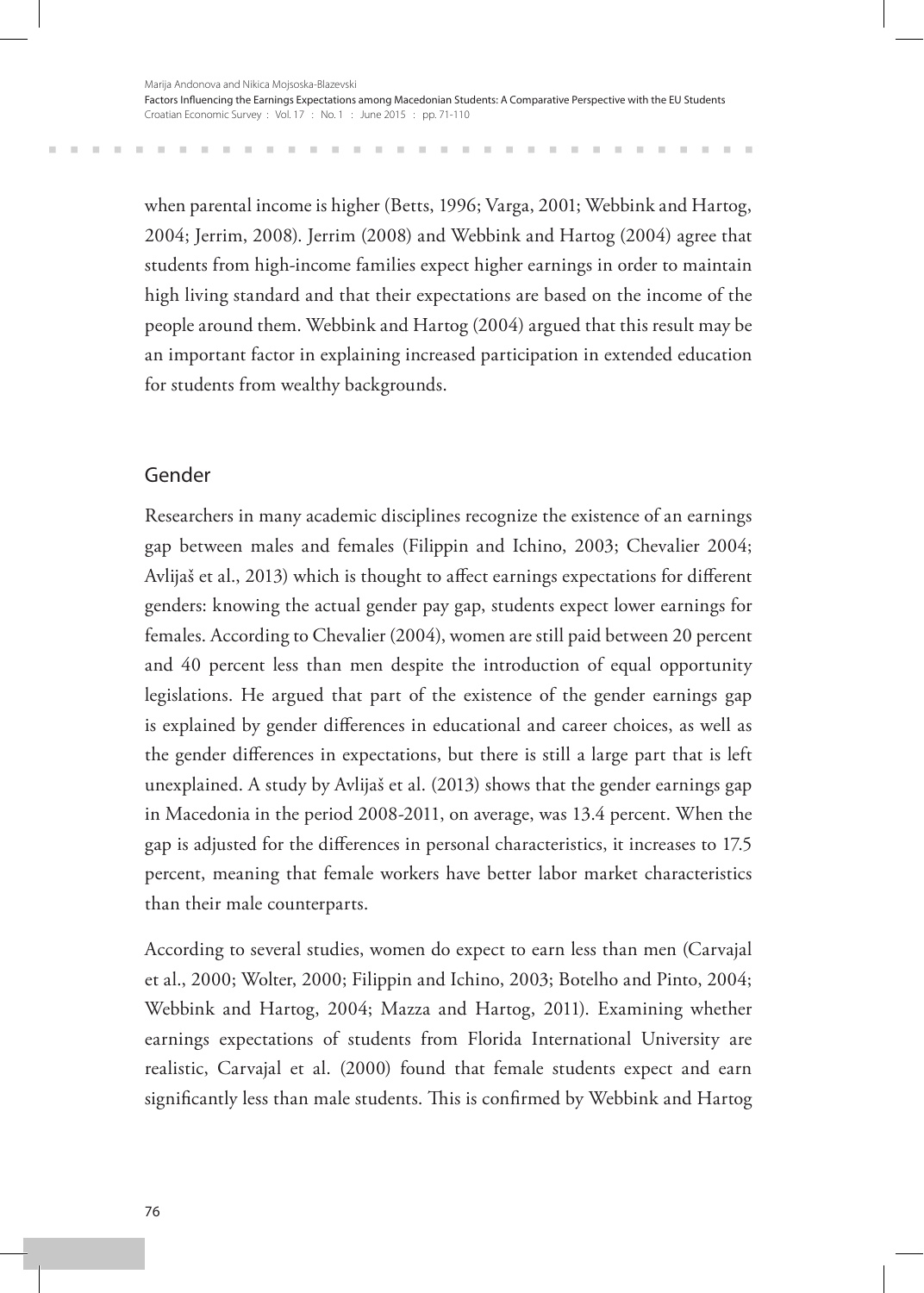(2004) when using Dutch panel data. These authors examined the accuracy of students' prediction of their future earnings and found that female students expect to earn 5 percent less than males. This expectation of female students is very close to the actual gender earnings gap in Netherlands of 6 percent in favor of men, as assessed by Webbink and Hartog (2004). Botelho and Pinto (2004) and Filippin and Ichino (2003) agree that even though females expect lower earnings than males, they prove to be more realistic in their expectations.

## Age

Most of the reviewed studies have examined the influence of students' age over their earnings expectations (Dominitz and Manski, 1994; Betts, 1996; Brunello et al., 2001; Wolter and Zbinden, 2001; Botelho and Pinto, 2004; Brunello et al., 2004). Dominitz and Manski (1994) found that earnings expectations are quite similar between junior and senior students. Opposite to this, several authors (Betts, 1996; Brunello et al., 2001; Wolter and Zbinden, 2001; Botelho and Pinto, 2004; Brunello et al., 2004; Borrego and Medina, 2010) agree that senior students expect lower earnings than junior students. Brunello et al. (2004) provide three possible explanations for such a result: (i) formation of earnings expectations improves as students approach graduation and become more realistic about their future earnings, (ii) senior students take questionnaires more seriously and/or (iii) students are taking future positive inflation and productivity growth into consideration.

## Field of Study

Webbink and Hartog (2004) found that students in law, economics, health and technical studies expect to earn more than their colleagues from social sciences, while students in languages expect the same earnings as students in social studies. On the other hand, Brunello et al. (2001) found that students in Science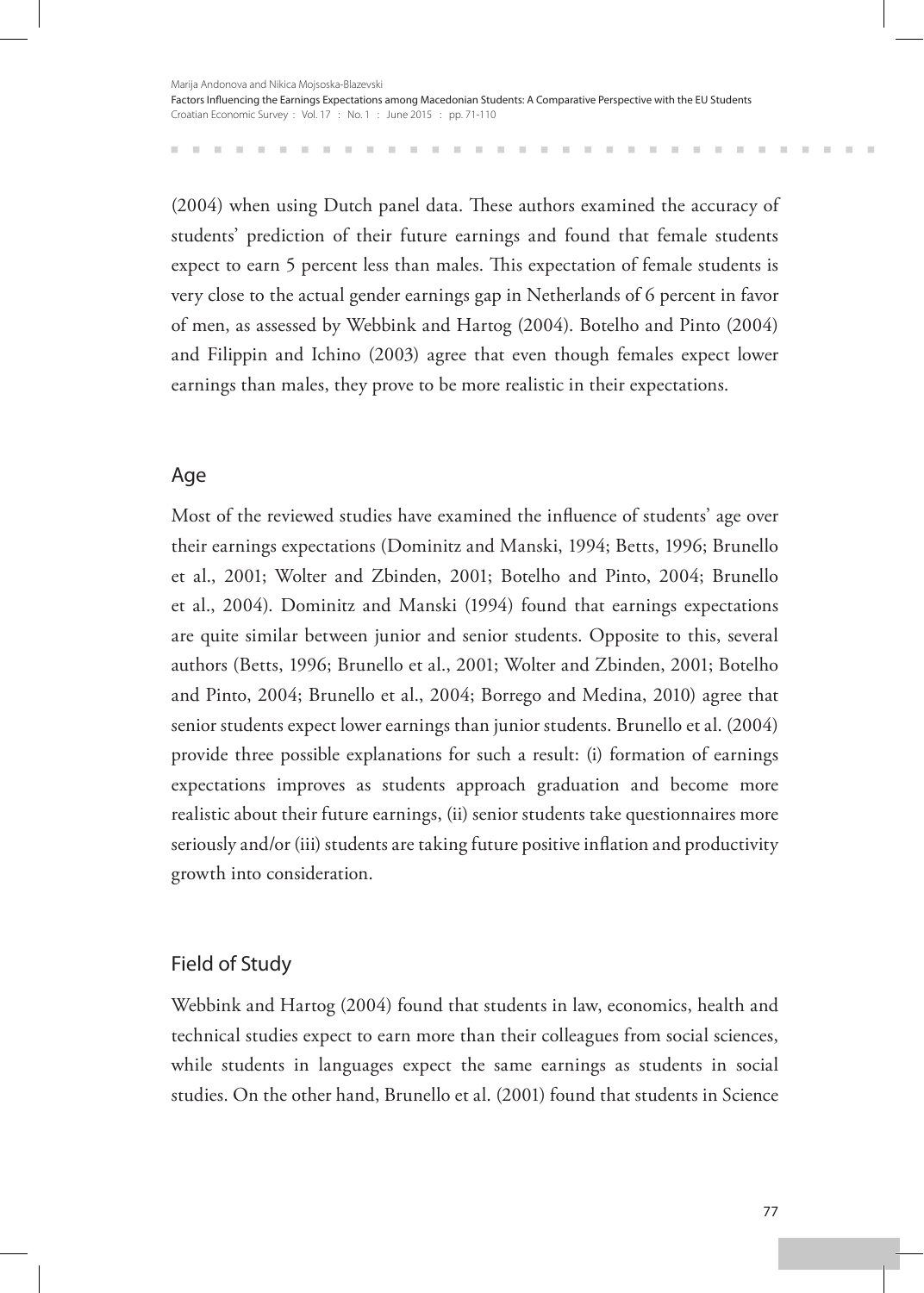and Engineering have higher expectations than students in Humanities or other disciplines, which is also confirmed by the studies of Jerrim (2008) and Borrego and Medina (2010). According to Jerrim (2008), the higher (and unrealistic) earnings expectations of the Science students are reflecting the difficulty of their chosen subject and the respective anticipation of a higher reward.

### Academic Performance

The role of ability is in the center of discussion in the schooling behavior literature, but very few studies examined the relationship between ability and earnings expectations. Manski (1993) points out that young people use their ability to form their expectations, and that school choice depends on it. Several authors (Carvajal et al., 2000; Wolter and Zbinden, 2001; Brunello et al., 2004; Jerrim, 2008) include an academic performance variable in order to test if there is any correlation between students' earnings expectations and their performance in college. Academic performance is measured through students' perception of their ability compared to other students. The results are consistent: students who perceived themselves as high performers have higher expected university earnings.

## Sources of Information

The source of information about earnings prevalent in the labor market can also affect earnings expectations. Adding this variable into regression, Brunello et al. (2001) and Wolter and Zbinden (2001) found opposite results. The former study found that when information is personal or collected from the daily and weekly press then this variable is significant and positively affects students' earnings expectations. On the other hand, the latter study finds that students with no specific information on earnings have significantly higher expectations than the rest.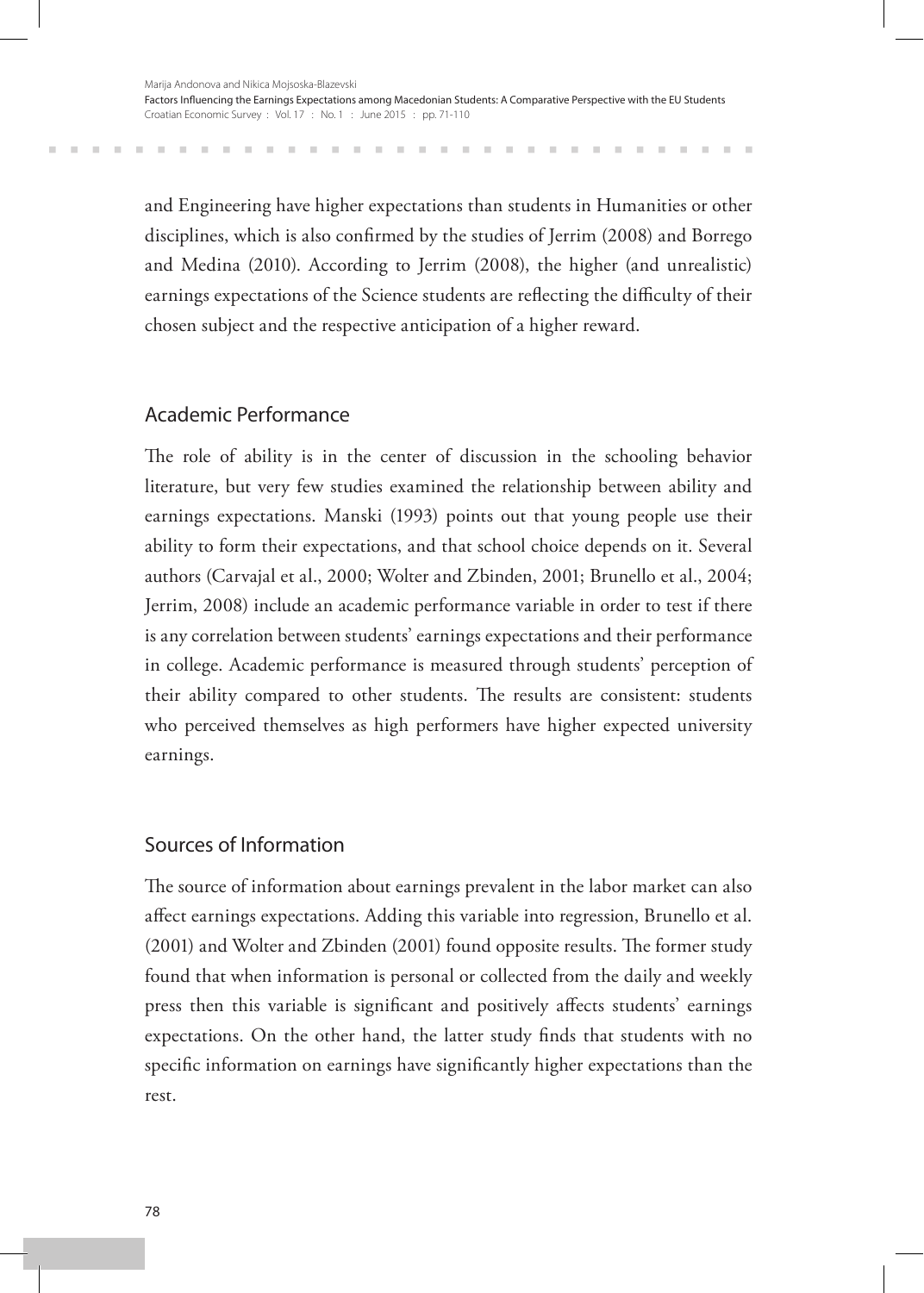## Other Findings

Several authors examined other influences over students' earnings expectations. Anchor et al. (2011) comparing students' expectations in England and Czech Republic found that students who experience higher costs for their studies (in terms of foregone earnings and tuition fees) tend to have higher earnings expectations in order to compensate those costs. McMahon and Wagner (1981) and Jerrim (2008) examined the influence of ethnicity over students' earnings expectations. Both studies find that students from minority backgrounds expect higher starting earnings and tend to be more optimistic about their future earning potential. Epple and Romano (1998) suggest that private schools attract students with higher quality and therefore these students expect higher earnings than their colleagues.

In summary, when deciding on the amount of education to "consume", individuals compare different options and choose the one with the highest return. Therefore, expectations for future earnings are a major determinant that influences schooling decision. The review of the relevant literature revealed the complexity of expectations' formation and that expectations are mostly influenced by the students' personal characteristics (age, gender), their socioeconomic background (education and income of their parents), field of study, academic performance, sources of information on earnings, etc.

## **3 Methodology and Data**

Several authors using different approaches have tried to examine which determinants influence students' earnings expectations (Wolter ans Zbiden, 2001; Brunello et al., 2001, 2004; Webbink and Hartog, 2004; Anchor et al., 2011). Our study is based on the methodology used in the work of Brunello et al. (2001), which is originally based on a method for estimation of private return on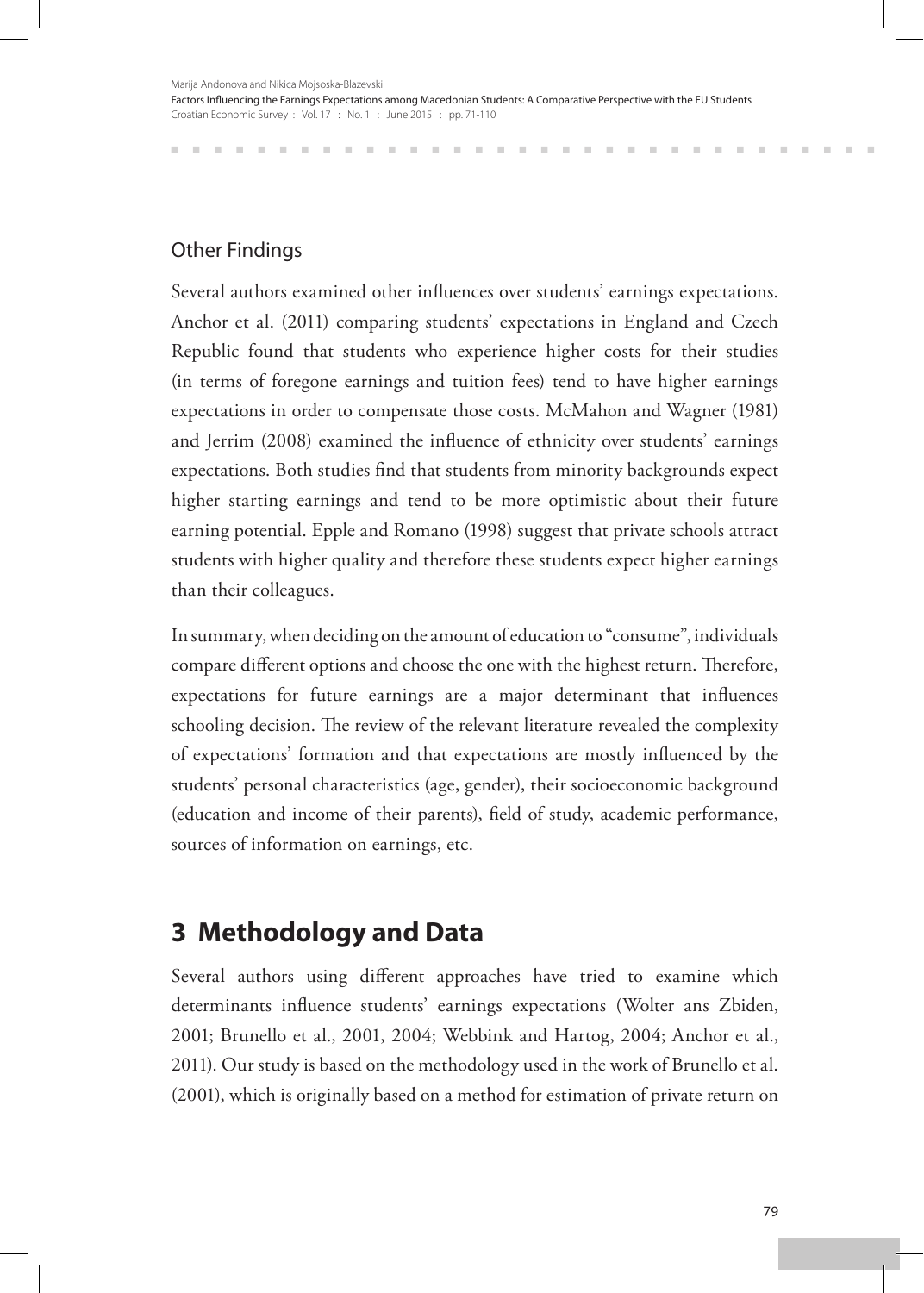education known as Mincer's method. Mincer (1974) was one of the first authors who applied the concept of human capital for empirical estimation of the returns on education. In the Mincerian equation, a dependent variable is the earnings of an individual, which is presented in a logarithmic form. Brunello et al. (2001) estimated linear regression in which the dependent variable is a logarithm of students' expected earnings regressed on a set of independent variables.

Data used in our study on earnings expectations of Macedonian students were collected through a survey conducted in 11 faculties (schools) belonging to three universities in Macedonia (one state and two private). The share of these three universities in the total enrollments in the universities across Macedonia is 80 percent. Appendix A presents details on the universities participating in the study.

The questionnaire used in the work of Brunello et al. (2001, 2004) was adapted for the purpose of our study, taking into consideration the specific country context and our research questions. We asked students of their earnings expectations under two different scenarios: i) expected monthly net earnings right after university graduation, and ii) expected monthly net earnings 10 years after graduation. The distributed questionnaire was in Macedonian, while here we present the questionnaire in English (see Appendix B).

In order to collect relevant answers about expected earnings after graduation, students got to choose from several intervals to which they thought that their future monthly net earnings belong. We used interval amounts that are commonly used by the State Statistical Office. The ordered variable was then transformed into a continuous variable by calculating the mean from each interval. We then applied linear regression, which is defined as:

$$
\ln W_i = \alpha + \beta_i X_i + \varepsilon_i \tag{1}
$$

where:

 $\alpha$  = constant;  $W_{i,c}$  = expected net earnings of individual I;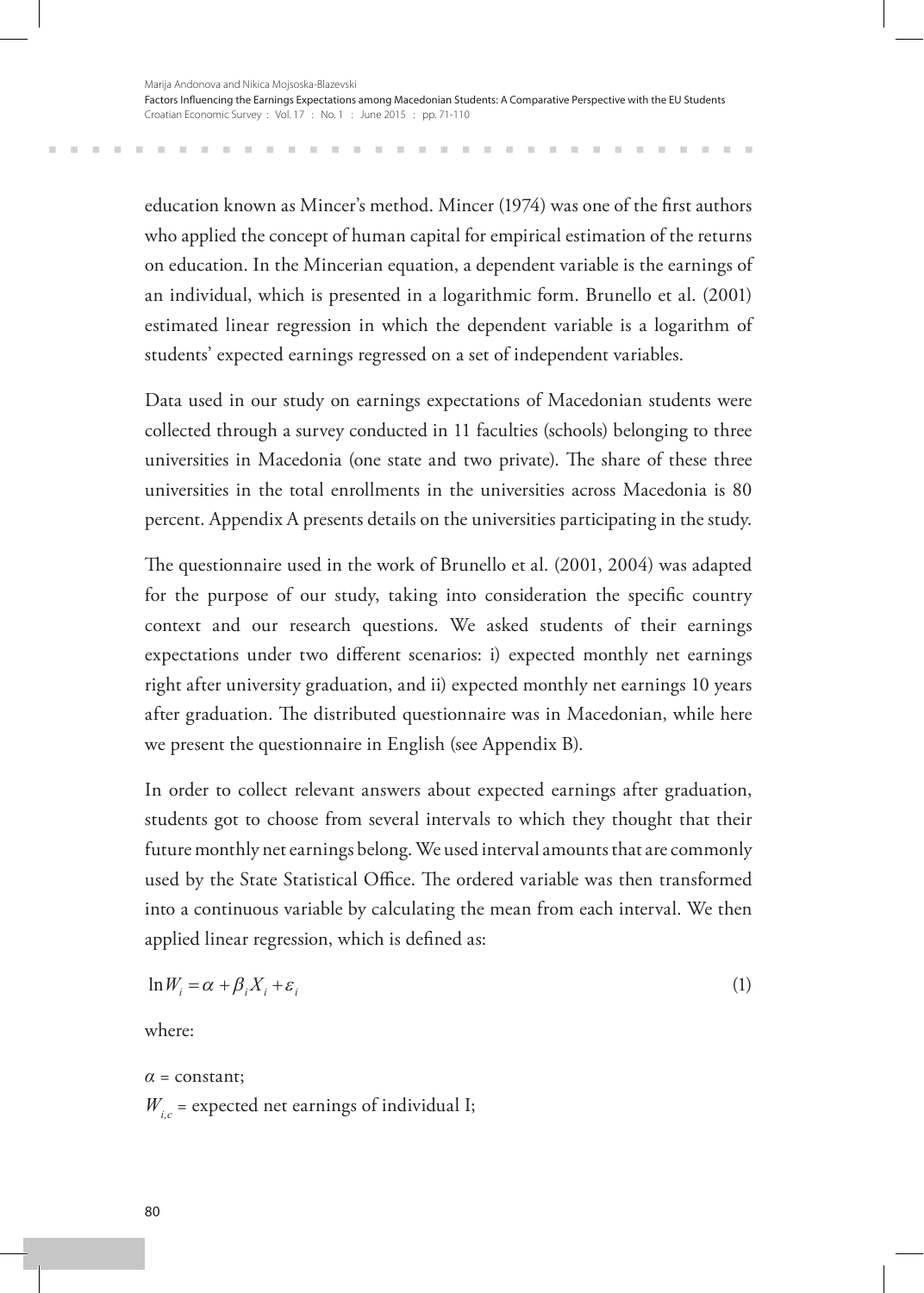$\beta$ <sub>*i*</sub> = vector of parameters to be estimated;

 $X_i$  = vector of parameters, assumed that have an influence on earnings expectations; and

*ε<sup>i</sup>* = error, assumed to be well-behaved.

Table 1 examines variables used in our study,  $X_i$ .

The questionnaire was distributed among undergraduate students in the spring semester of the academic year 2012/2013. Different fields of study were selected randomly and students were asked to fill in the questionnaire during the first minutes of a lecture. This method delivered a 100-percent response rate and 496 questionnaires were returned.

In this type of research, there is concern that the so-called anchoring effect might influence the results. Anchoring effect is considered to be one of the most robust psychological phenomena, found in many areas of human judgment and decision making (McElroy and Dowd, 2007). When answering ambiguous questions most people start with available value, and make final adjustment from this value. Anchoring effect occurs when this adjustment is insufficient to compensate for the starting value/answer (Kudryavtsev and Cohen, 2010). However, since the results in the area of earnings expectations are consistent across countries and researchers, we exclude the possibility of anchoring effect in this research.

Tables C1 and C2 in Appendix C present in detail descriptive statistics for the sample. The average age of the students in the sample is around 21 years. At the time of the survey, 59 percent of the students were in their first year of study, while others were in their last year of study. The share of female respondents was slightly higher: 56 percent compared to 44 percent of males. The majority of the respondents (85 percent) reported Macedonian ethnicity, while the others were mainly Albanian and Turkish.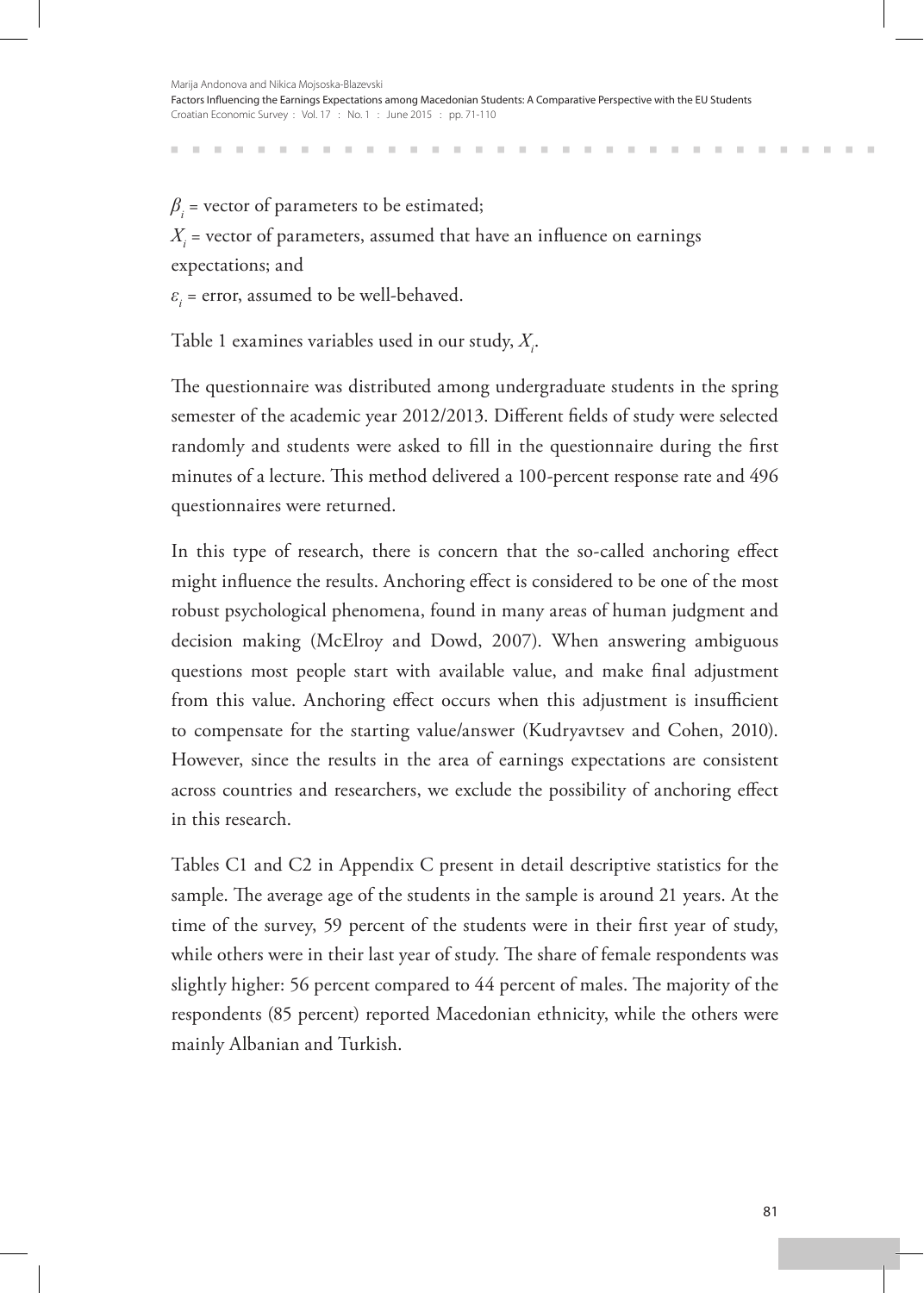#### *Table 1: Description of Variables*

|                                 | Earnings expectation with a<br>university degree                              | Continuous variable                                   |
|---------------------------------|-------------------------------------------------------------------------------|-------------------------------------------------------|
|                                 | Earnings expectation with a<br>university degree 10 years after<br>graduation | Continuous variable                                   |
|                                 | Year of study                                                                 | Dummy 1=juniors; 0=seniors                            |
|                                 | Type of school                                                                | Dummy 1=private; 0=state                              |
|                                 | <b>Business and Economy</b>                                                   | Dummy 1=yes; 0=otherwise                              |
| Field of<br>study               | Engineering                                                                   | Dummy 1=yes; 0=otherwise                              |
|                                 | Mathematics                                                                   | Dummy 1=yes; 0=otherwise                              |
|                                 | Medicine                                                                      | Dummy 1=yes; 0=otherwise                              |
|                                 | Father holding university degree<br>or Master/PhD                             | Dummy 1=yes; 0=otherwise                              |
|                                 | Mother holding university degree<br>or Master/PhD                             | Dummy 1=yes; 0=otherwise                              |
|                                 | Same field as father                                                          | Dummy 1=yes; 0=no                                     |
|                                 | Same field as mother                                                          | Dummy 1=yes; 0=no                                     |
|                                 | Repeaters                                                                     | Dummy $1 = yes$ ; $0 = no$                            |
|                                 |                                                                               | Ordered variable on a scale 1 to 5                    |
|                                 |                                                                               | 1=very good                                           |
|                                 | Academic performance                                                          | 2=good                                                |
|                                 |                                                                               | 3=average                                             |
|                                 |                                                                               | 4=poor                                                |
|                                 |                                                                               | 5=very poor                                           |
|                                 | Employment in family business                                                 | Dummy                                                 |
|                                 |                                                                               | 1=yes; 0=no/my family doesn't have household business |
|                                 |                                                                               | Ordered variable on a scale 1 to 5                    |
|                                 |                                                                               | 1=very good                                           |
|                                 | Employability                                                                 | $2 = \text{good}$                                     |
|                                 |                                                                               | 3=average                                             |
|                                 |                                                                               | 4=poor                                                |
|                                 |                                                                               | 5=very poor                                           |
|                                 | Expected country of employment                                                | Dummy 1=Macedonia; 0=other country                    |
|                                 | Regular job during studies                                                    | Dummy $1 = yes$ ; $0 = no$                            |
|                                 | W1                                                                            | Dummy 1=career centre; 0=otherwise                    |
|                                 | W <sub>2</sub>                                                                | Dummy 1=daily/weekly press 0=otherwise                |
| Information<br>arnings<br>about | W3                                                                            | Dummy 1=personal communications 0=otherwise           |
|                                 | W4                                                                            | Dummy 1=never; 0=otherwise                            |
|                                 | Costs                                                                         | Continuous variable                                   |
|                                 | Gender                                                                        | Dummy 1=females; 0=males                              |
|                                 | Ethnicity                                                                     | Dummy 1=Macedonian; 0=other                           |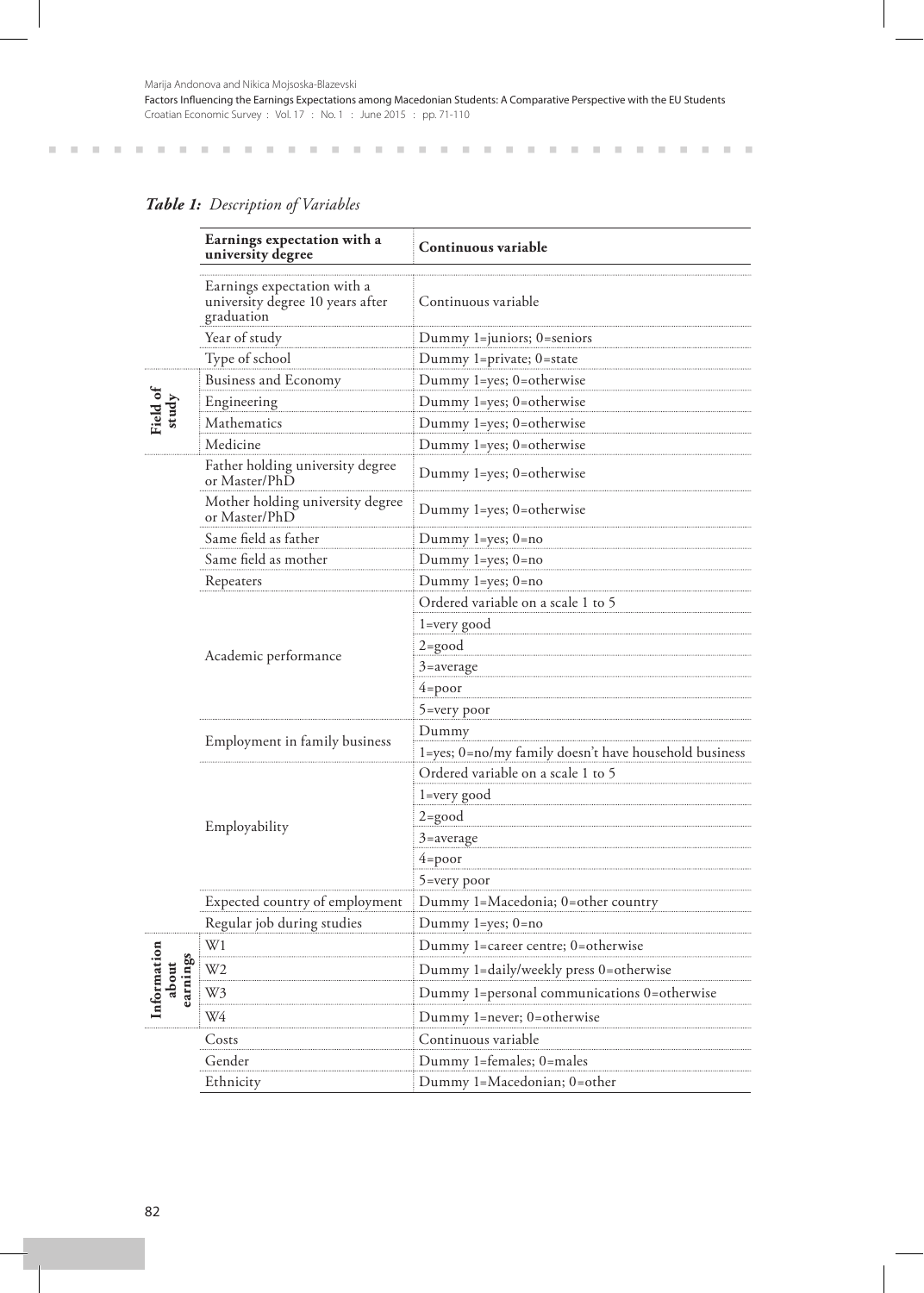Less than half (43 percent) of the students were studying in private universities. About 43 percent of the respondents belonged to households where fathers held a university degree or a master/PhD, and 44 percent of the respondents belonged to households where mothers held a university degree or a master/ PhD. A small portion of students was enrolled in the same field of study as their parents, 19 percent were in the same field of study as their fathers, while 13 percent were in the same field of study as their mothers. A gender analysis shows that males are more likely to follow academic choices of their fathers (9.6 percent) than academic choices of their mothers (3.6 percent). Students in Macedonia expect their average starting earnings after graduation to be 24,085 denars (approximately 390 euros), and 36,150 denars (588 euros) 10 years after graduation. Students expect that their earnings after 10 years on the job, on average, will be 50 percent higher if they hold a university degree, and 20 percent higher if they have finished only secondary education.

Males have higher earnings expectations than females. After graduation from university, males expect to earn on average 15 percent higher earnings than females. This gap increases to 17 percent after 10 years in the labor market. Have they completed only secondary education, males would have expected to receive 25 percent higher earnings than females immediately after completing the education, but this gap is decreasing to 9 percent after 10 years in the labor market. Data also show that students from Macedonian ethnicity, on average, expect lower earnings than their peers from other ethnicities after graduation from secondary school or university. They expect this gap to decline in 10 years, and even to become reverse for those with completed university education.

Two thirds of the students heard about earnings prospects through personal communication with family, friends, etc., 12 percent were informed by daily/ weekly press and 7 percent by university career centers. When asked about chances for finding an appropriate job with completed tertiary education, 39.8 percent of the respondents think that they have good chances of getting an appropriate job after graduation. About 35 percent of females and 27 percent of males think that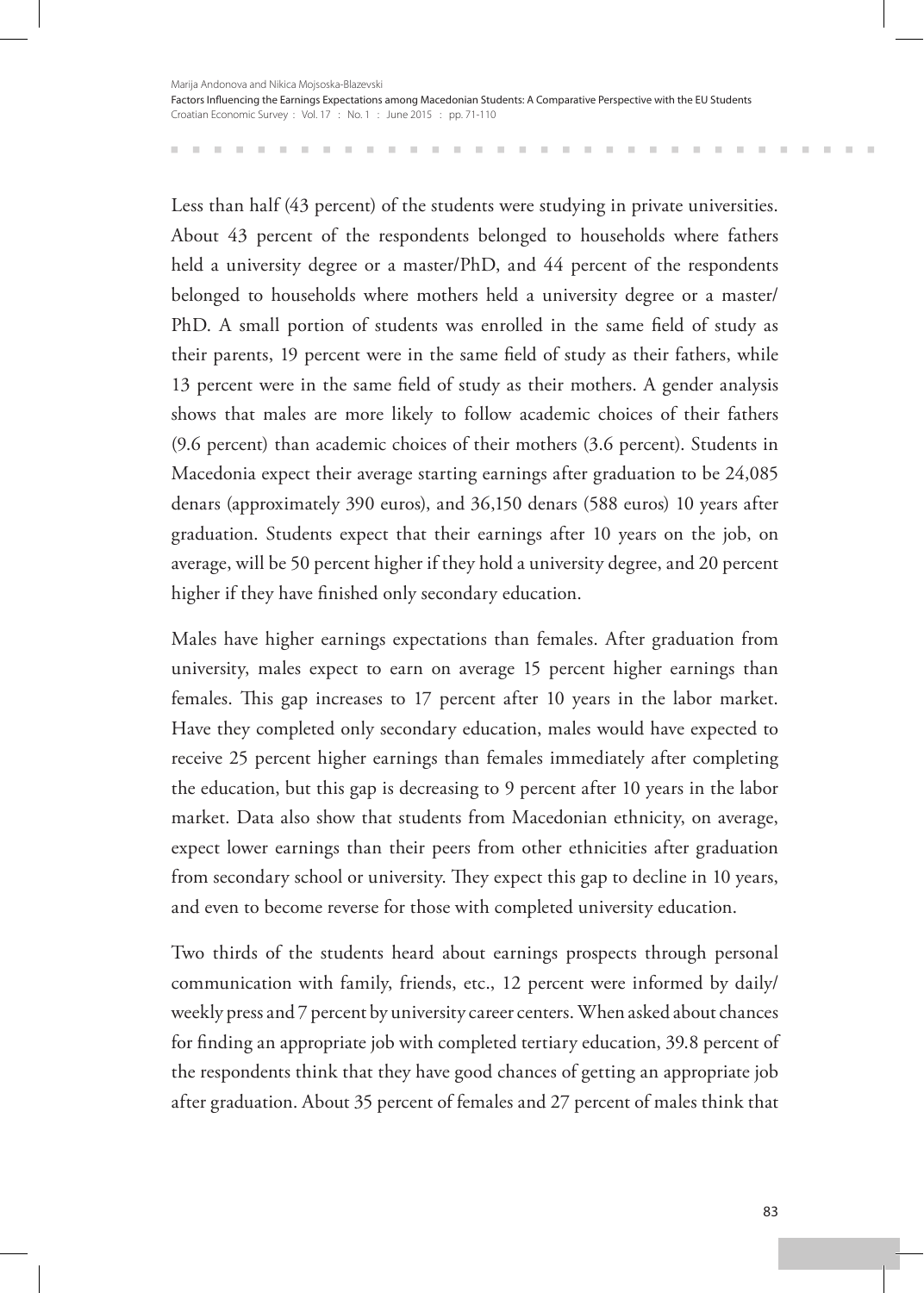they have average chances of finding an appropriate job after graduation, while 19 percent males and 14 percent females think that they have very good chances of finding an appropriate job. A very small share of respondents (9 percent) hold a regular job while studying and they work on average 19 hours per week. About one third of the students expect to work in their family businesses. Two thirds of the students expect to find a job in Macedonia, while 34 percent expect to work outside Macedonia, mostly in Germany.

## **4 Results**

Before we proceed with the estimation of Equation (1) we run a Chow test to check the structural stability of the regression i.e., to see whether the same regression model is appropriate to estimate the relationship between the dependent and the explanatory variables for junior (1st year) and senior (last year) students, given that the findings from other studies point to a difference in the earnings expectations of these two groups of students (see Section 3). Results presented in Appendix E show no structural differences between these two subsets (juniors and seniors) hence we can run the regression jointly. We also run Breusch-Pagan test which is designed to show any linear form of heteroskedasticity. Results presented in Appendix F show that the model does not suffer heteroscedasticity. Moreover, Appendix G confirms the normality of residuals. We therefore proceed by estimating regression (1).

The results from the estimated Equation (1) are presented in Appendix D. Data are presented for the dependent variable: i) earnings expectations after graduation from university (column 1) and ii) earnings expectations 10 years after graduation (column 2). We proceed by interpreting the results and examining factors that significantly influence earnings expectations of Macedonian students.

The coefficient of determination for the first equation is about 22 percent, meaning that 22 percent of the variability in the earnings expectations of students after graduation is explained by the independent variables/regressors.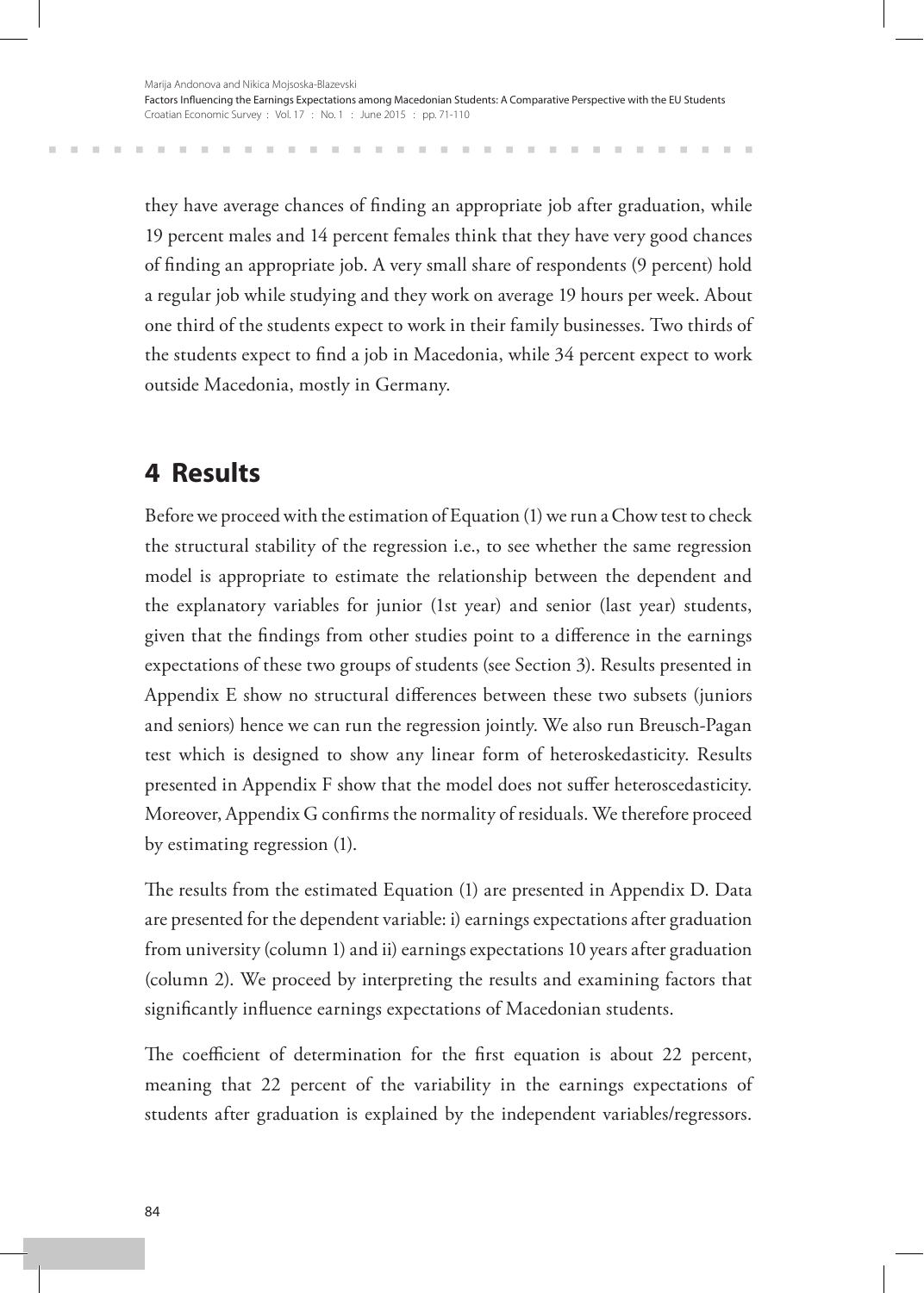The coefficient of determination for the second equation is about 26 percent, meaning that 26 percent of the variability in the earnings expectations of students 10 years after graduation is explained by the independent variables/ regressors. Coefficients are jointly significant and coefficients have the expected signs. As Table D1 (Appendix D) shows, following variables are found to have a significant influence on the earnings expectations of students: year of study (juniors vs. seniors), field of study, father's education, sources of information, country of employment, perceived employability, holding a regular job during studies, gender and ethnicity.

In Macedonia, students who belong to households where the father has a university degree or a master/PhD, expect to earn 10 percent more than their peers at the labor market entry and 15.6 percent more 10 years later. In EU countries having a father with a university degree is not statistically significant (for instance, see Brunello et al., 2001). Our study shows that in Macedonia there is no effect of the mother's education on the earnings expectation of students. Furthermore, in Macedonia as in EU, there is no statistically significant correlation between expected earnings and the study in the same field as parents.

We find that female students in Macedonia, as in most European countries, expect to earn less than their male colleagues, 10 percent less if they hold a university degree. This gap increases to 20 percent after 10 years on the job with university degree.

Similar to the findings of several authors from Europe (Brunello et al., 2001; Wolter and Zbinden, 2001; Borrego and Medina, 2010), junior students expect to earn more than senior students. In Macedonia juniors expect to earn 14 percent more than senior students at the labor market entry, and 9.5 percent more 10 years later. Section 3 provides several possible explanations for the greater optimism of the junior students.

When examining the relation between students' earnings expectations and chosen field of study, we found that Medicine students at the entry into the labor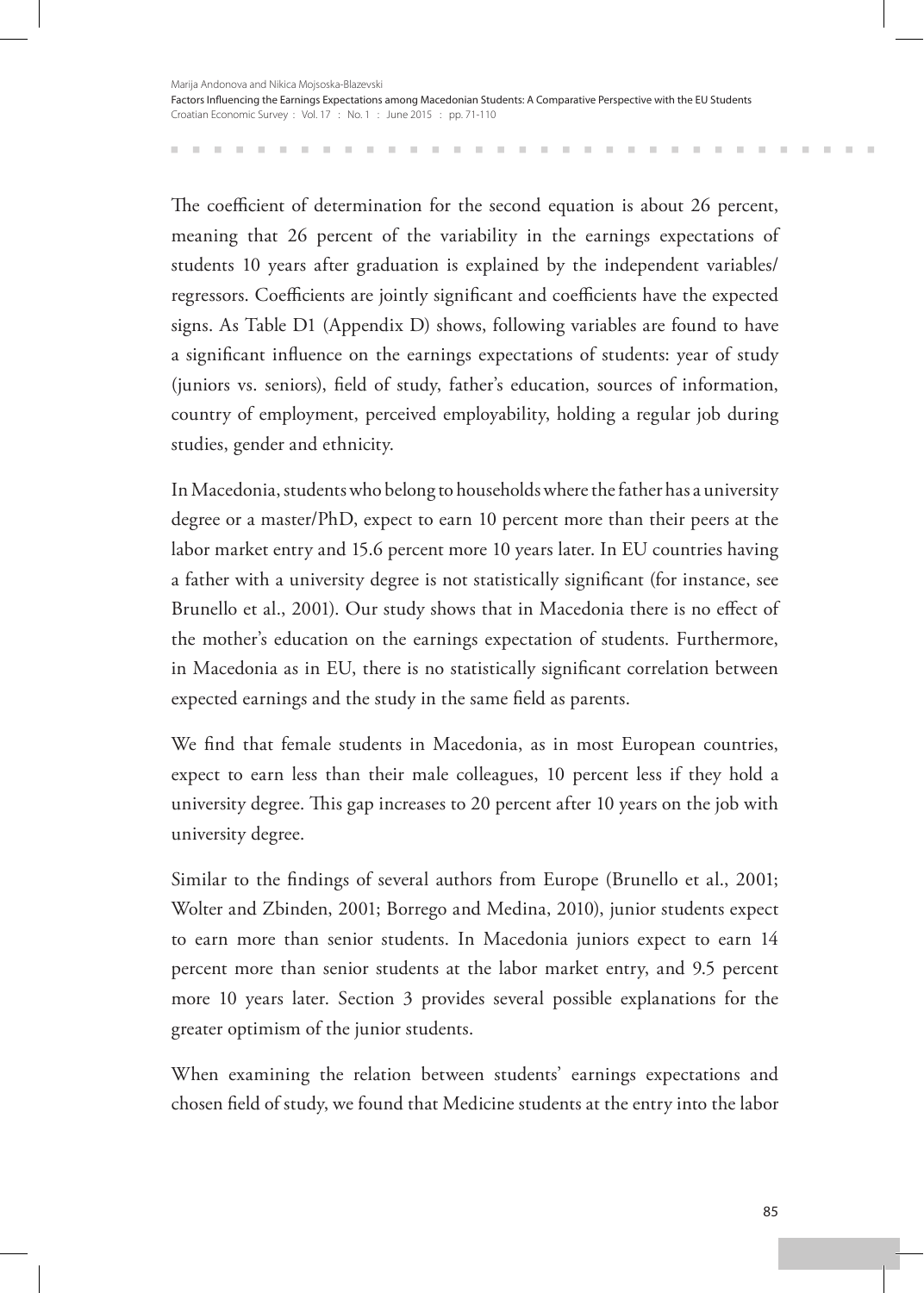market expect to earn 25 percent less than Engineering students. After 10 years on the job, this percentage slightly decreases to 24 percent. The coefficients for the other fields of study are insignificant. This result is in line with the work of Brunello et al. (2001).

Depending on how students are informed about earnings in their field of study, their earnings expectations might vary. In Macedonia, students who have gathered information on future earnings at the university career centers expect to earn 25 percent more at the beginning of their careers than students who do not have such information. Students who inform themselves from daily or weekly press expect to earn 15 percent more than students with no information on future earnings. These results are opposite to the results from the study of Wolter and Zbinden (2001).

Students from Macedonian ethnicity expect to have 10 percent lower earnings than their colleagues from other ethnicities at the entry into the labor market. Lower expectations of ethnic Macedonians can be related to the policy of equal representation of ethnic minorities (under the Ohrid Framework Agreement), as well as the lower relative supply of workers from ethnic minorities who hold a university degree. Coefficients on the ethnicity after 10 years on the job are not statistically significant. Although Epple and Romano (1998) suggest that students from private universities expect higher future earnings, we have not found a correlation between the type of school (private vs. state) and students' earnings expectations.

Holding a regular job while studying can influence students' earnings expectations in at least two ways: (i) students who work during their studies have insideinformation about earnings and the labor market and (ii) they take their work experience into consideration and therefore expect higher earnings. In Macedonia, students who hold a regular job during their studies expect to earn 13.7 percent more than students who do not work.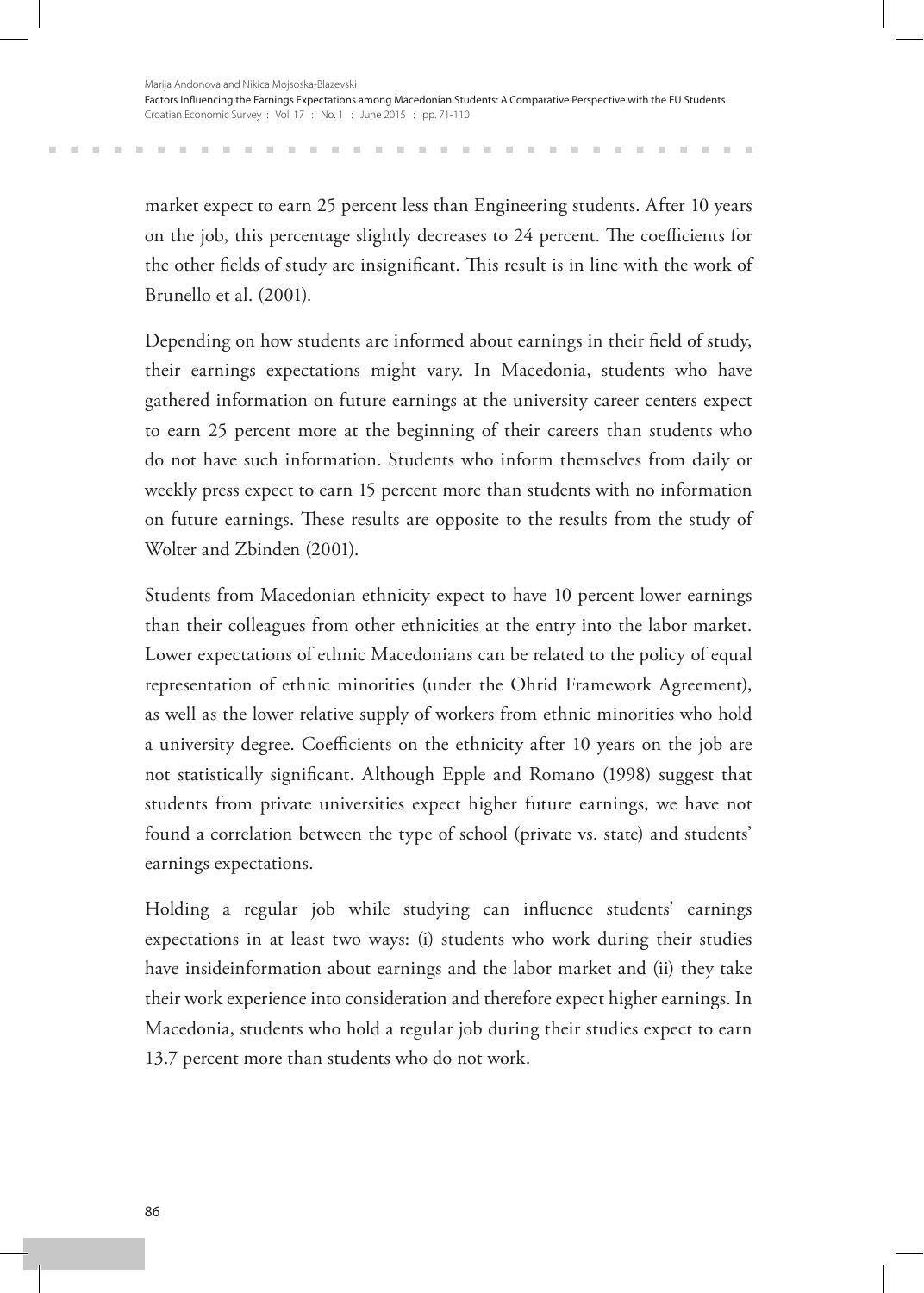Because of the evidenced brain drain in Macedonia, we asked students about the country of their expected employment. Students who expect to work in Macedonia have 17 percent and 22 percent lower earnings expectations than students who expect to work abroad at the entry into labor market and 10 years after graduation, respectively.

Opposite to the results from the work of Anchor et al. (2011) we have not found any correlation between costs of studies and students earnings expectations.

# **5 Conclusion**

The aim of this paper was to fill the gap in the empirical literature on the factors influencing earnings expectations of Macedonian students. In addition, we have put the results into comparative perspective with the EU students.

We employed similar empirical approach as the one used by Brunello et al. (2001, 2004) in which we regress the i) expected future earnings right after university graduation and ii) expected future earnings 10 years after graduation, on a set of variables: characteristics of the individual, socio-economic background, field of study, year of study, academic performance, sources of information for future earnings. We collected data through a questionnaire administered to junior and senior students at three universities (one state university and two private ones) in Macedonia.

Our findings show that Macedonian students form their earnings expectations in a similar vein as their European counterparts. In other words, their expected university earnings are significantly correlated with their father's education, their year of study, sources of information on earnings in the labor market, gender, ethnicity, holding a regular job during studies, perceived employability, field of study, and country of future employment.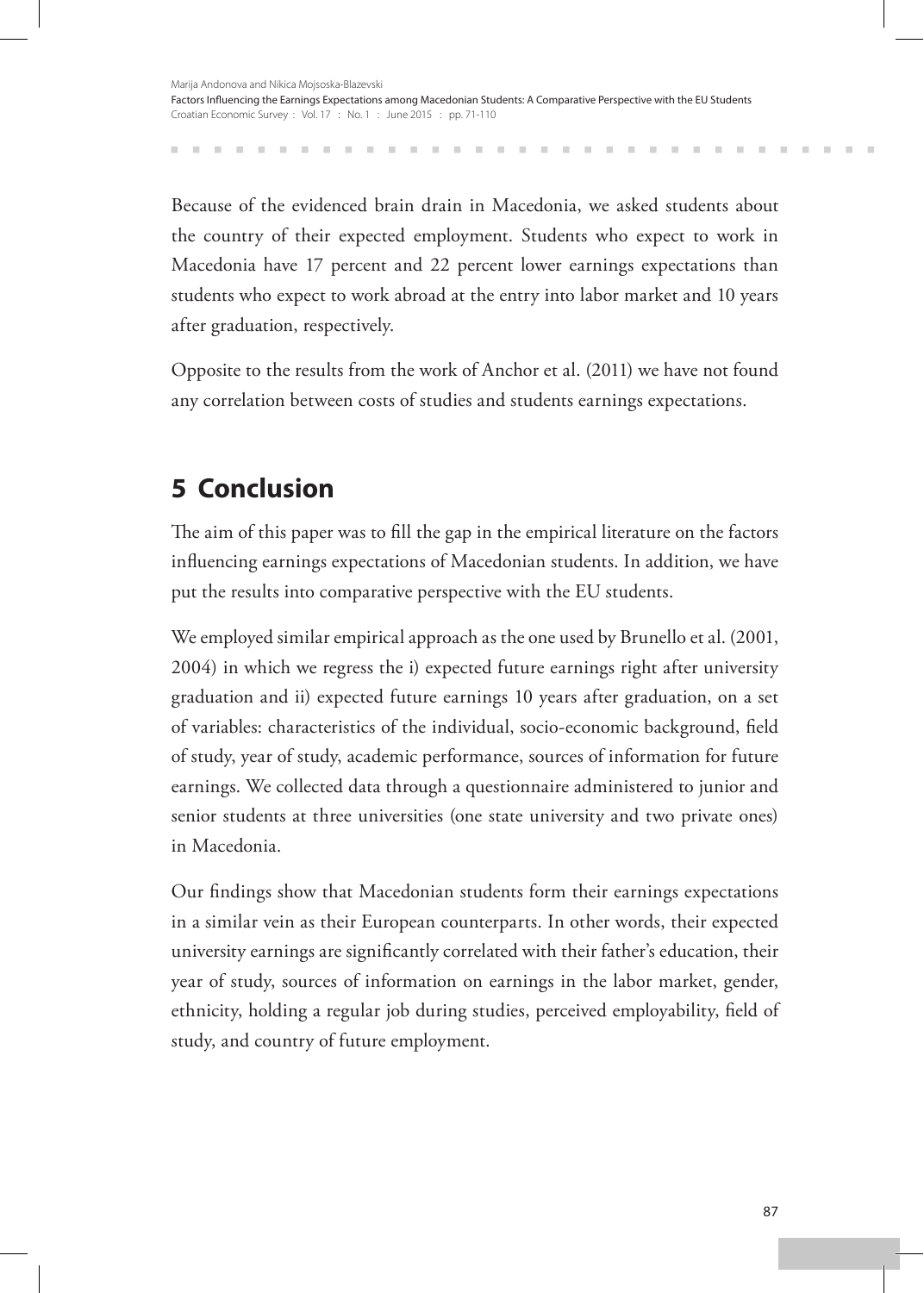The results show that students who have a more educated father expect to earn more than their peers, whereas the mother's education does not exert any significant effect on the earnings expectations. As in most studies, we find that females expect to earn less, with the expected gap increasing through time. Junior students are more optimistic about their earnings potential relative to their senior peers. Students who are more informed about the earnings prospects tend to have higher expectations for their wages. We also find evidence for the role of ethnicity such that students from Macedonian ethnicity on average have lower expectations. Students who have worked while studying have higher expectations compared to their colleagues, either due to having better information on actual earnings, or because of the presumed value of the work experience for future earnings.

These findings show a strong effect of socio-economic background of a student and his/her demographic characteristics on future earnings expectations. Part of the expectations though is formed by the availability of information and emigration intentions of students. The role of the authorities, in this respect, should be to improve the provision of information on potential jobs and earnings to the secondary and tertiary education students. This will assist students in making more rational schooling decisions.

We suggest that a future work in this area includes students from all countries in the Western Balkans region, as to produce comparative results within the region, but also with the EU countries.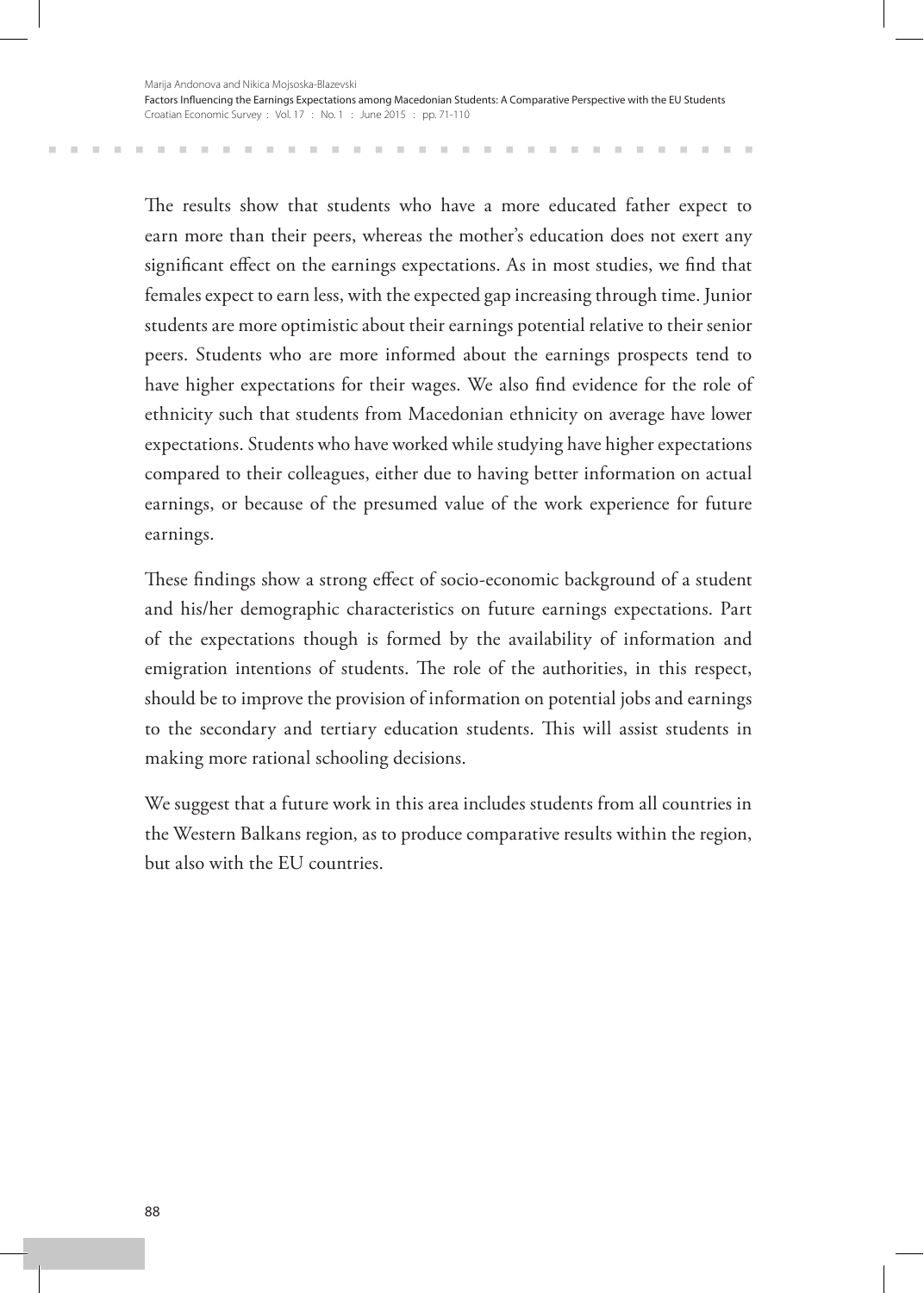# **Appendix A**

| University                        | Type of<br>institution | Faculty                                                    |  |  |  |
|-----------------------------------|------------------------|------------------------------------------------------------|--|--|--|
|                                   |                        | 1 School of Business Economics and Management              |  |  |  |
| American College<br>Skopje        | Private                | 2 School of Computer Science and Information<br>Technology |  |  |  |
|                                   |                        | 3 School of Architecture and Design                        |  |  |  |
|                                   |                        | 4 Faculty of Economics                                     |  |  |  |
|                                   | State                  | 5 Faculty of Civil Engineering                             |  |  |  |
|                                   |                        | 6 Faculty of Agriculture and Food                          |  |  |  |
| St. Cyril and Methodius<br>Skopje |                        | 7 Faculty of Natural Sciences and Mathematics              |  |  |  |
|                                   |                        | 8 Faculty of Architecture                                  |  |  |  |
|                                   |                        | 9 Faculty of Electrical Engineering                        |  |  |  |
|                                   |                        | 10 Faculty of Medicine                                     |  |  |  |
| European University<br>Skopje     | Private                | 11 Faculty of Economics                                    |  |  |  |

л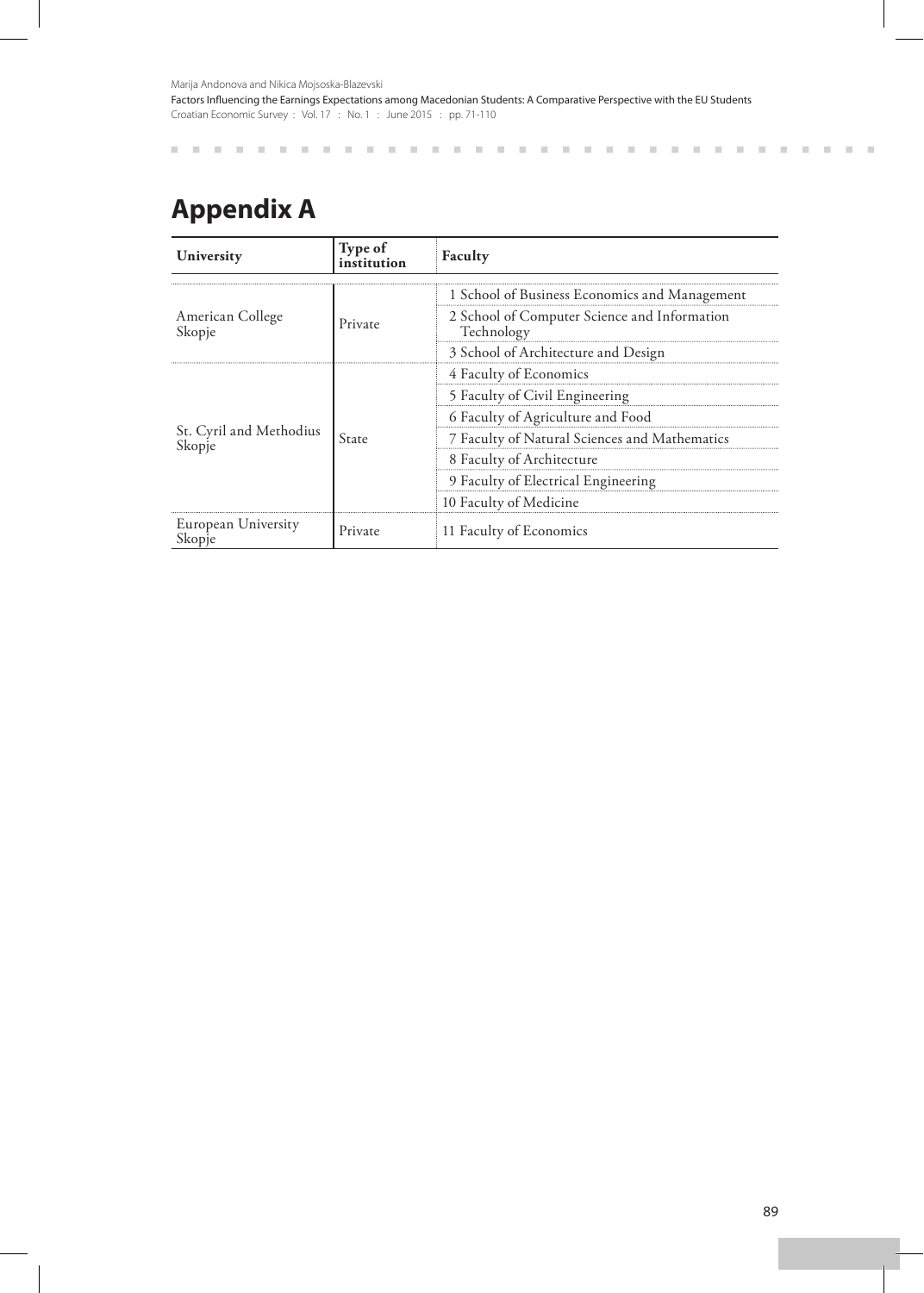# **Appendix B**

This is a survey on the income prospects of Macedonian students. We would kindly ask you to answer the following questions. It should not take more than 10 minutes. Thank you very much for your cooperation.

1. What is your field of study?

- (1) Business studies (4) Law, Political science
- (2) Economics (5) Medicine
	-
- (3) Natural sciences, Engineering  $(6)$  Other
- 2. What level of schooling did your parents achieve (final degree reached)?

| Father                      | Mother                      |
|-----------------------------|-----------------------------|
| (1) No formal degree        | (1) No formal degree        |
| (2) Apprenticeship training | (2) Apprenticeship training |
| (3) Elementary school       | (3) Elementary school       |
| (4) High school degree      | (4) High school degree      |
| (5) Higher education        | (5) Higher education        |
| (6) University degree       | (6) University degree       |
| (7) Master/PhD              | (7) Master/PhD              |
| (8) Don't know              | (8) Don't know              |

- 3. If your father holds a university degree, do you study the same field as your father? (1) Yes (2) No
- 4. If your mother holds a university degree, do you study the same field as your father? (1) Yes (2) No
- 5. When did you start your university studies? In 20\_\_\_\_ .
- 6. How many years are formally required to obtain a first degree? \_\_\_\_\_\_\_ years.
- 7. When do you expect to finish your studies with a first degree?
- (1) 2013 (2) 2014 (3) 2015 (4) 2016 (5) 2017 (6) later (\_\_\_\_\_\_\_\_)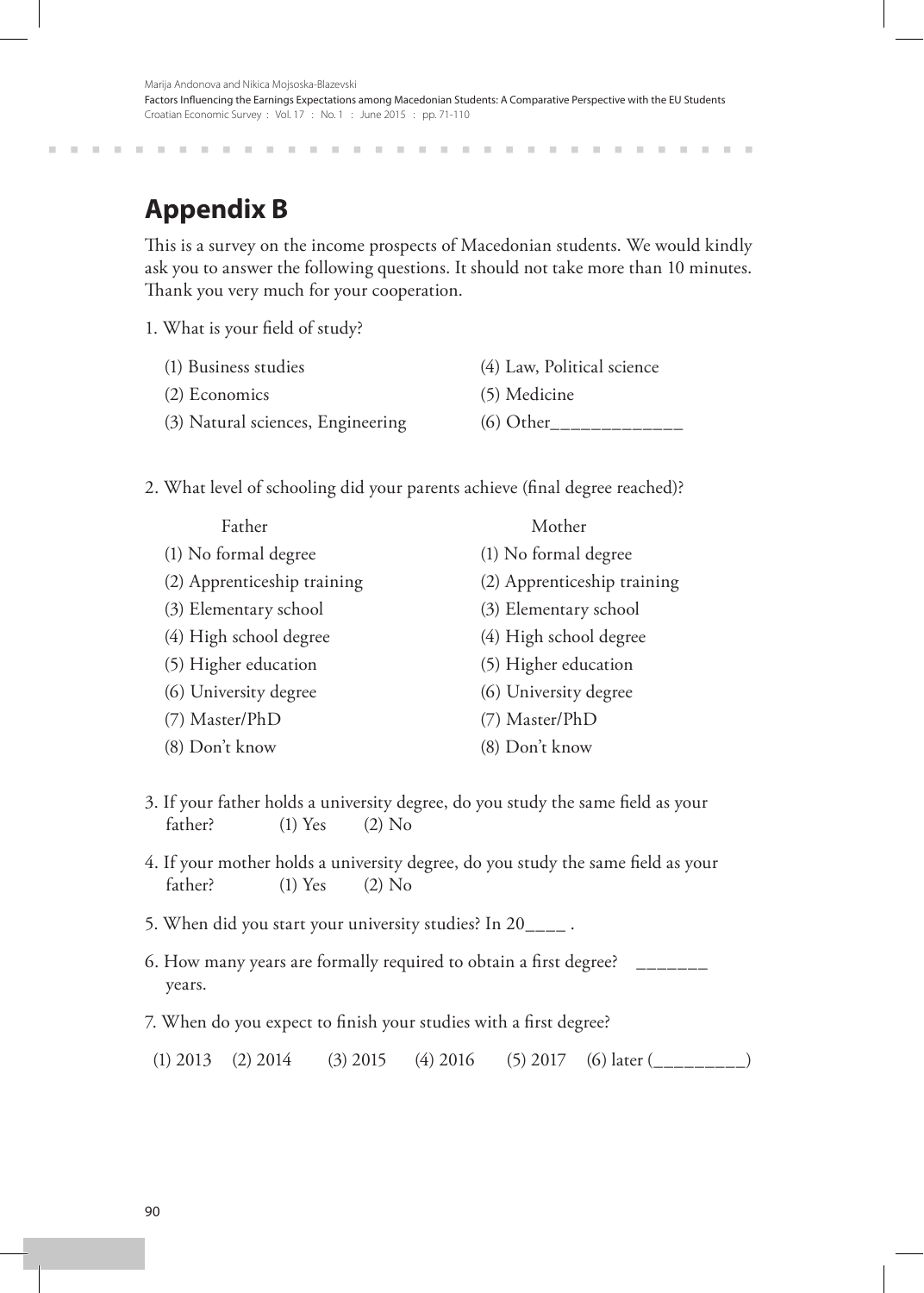8. Please mark your personal academic performance (relative to your colleagues') on the following scale.



- 9. Have you ever read/heard reports about income prospects of university graduates and where? (multiple answers are possible)?
- (1) in the university career centers
- (2) in the daily/weekly press
- (3) personal communication (e.g. friends, relatives, colleagues …)
- (4) never
- 10. What do you expect to earn right after finishing your degree (first degree possible at your university) at your first job?
	-
	- (1) Less than 5,000 denars (6) Between 16,001 and 20,000
	- (2) Between 5,001 and 8,000 (7) Between 20,001 and 25,000
	- (3) Between 8,001 and 10,000 (8) Between 25,001 and 30,000
	-
	-
- 
- 
- (4) Between 10,001 and 12,000 (9) Between 30,001 and 40,000
- (5) Between 12,001 and 16,000 (10) More than 40,001 denars
- 11. What would you have earned if you had started working right after finishing high school? (State the approximate amount per month) \_\_\_\_\_\_\_\_
- 12. Please tell us your expectations about wage growth:
	- a) Having finished my university degree, after 10 years on the job I'll earn \_\_\_\_\_\_\_\_ percent more than in the first year.
	- b) Not having acquired a university degree (i.e. had I started right after high school), after 10 years on the job I will earn \_\_\_\_\_\_\_\_\_\_percent more than in the first year.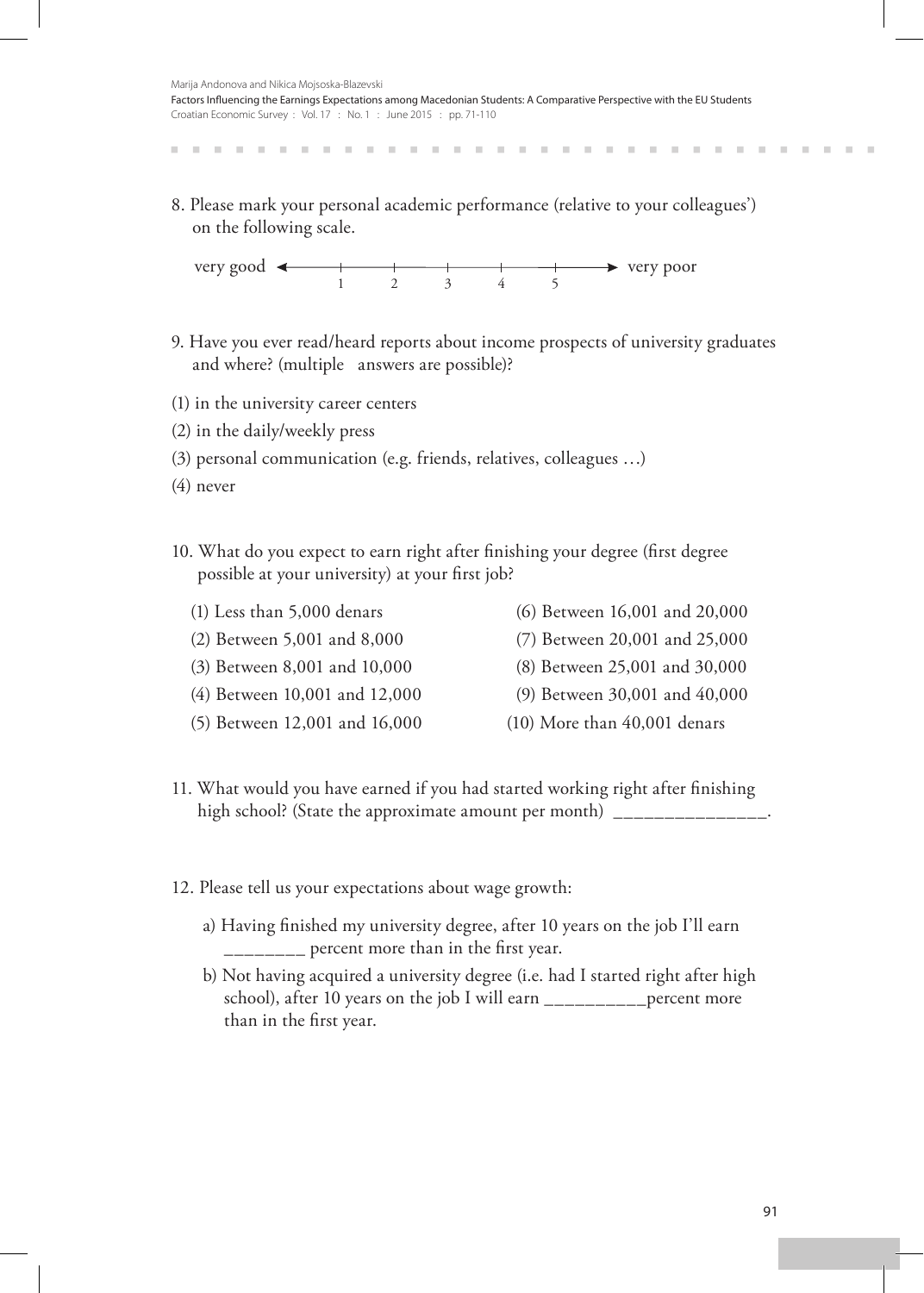13. Setting to 100 your wage 1 year after graduation, how much do you think would be earned by a student with the same characteristics as yours but of the other gender?

|  |  | 50  60  70  80  90  100  110  120  130  140  150 |  |  |  |
|--|--|--------------------------------------------------|--|--|--|

14. Setting to 100 your wage 10 year after graduation, how much do you think would be earned by a student with the same characteristics as yours but of the other gender?

|  |  | 000000000000                                     |  |  |  |
|--|--|--------------------------------------------------|--|--|--|
|  |  | 50  60  70  80  90  100  110  120  130  140  150 |  |  |  |

- 15. If your answer in 13 and/or 14 was different from 100: why? (Multiple choices allowed)
	- (1) Characteristics and aptitudes differ between males and females.
	- (2) Different distribution of household duties.
	- (3) Employers expect different characteristics between males and females.
	- (4) Employers have specific views on the differences in the characteristics of males and females, and the distribution of household duties.
- 16. Setting to 100 your wage 1 year after graduation, how much do you think would be earned by a student with the same characteristics as yours but of another ethnicity?

|  |  | 50  60  70  80  90  100  110  120  130  140  150 |  |  |  |
|--|--|--------------------------------------------------|--|--|--|

17. Setting to 100 your wage 10 years after graduation, how much do you think would be earned by a student with the same characteristics as yours but of another ethnicity?

50 60 70 80 90 100 110 120 130 140 150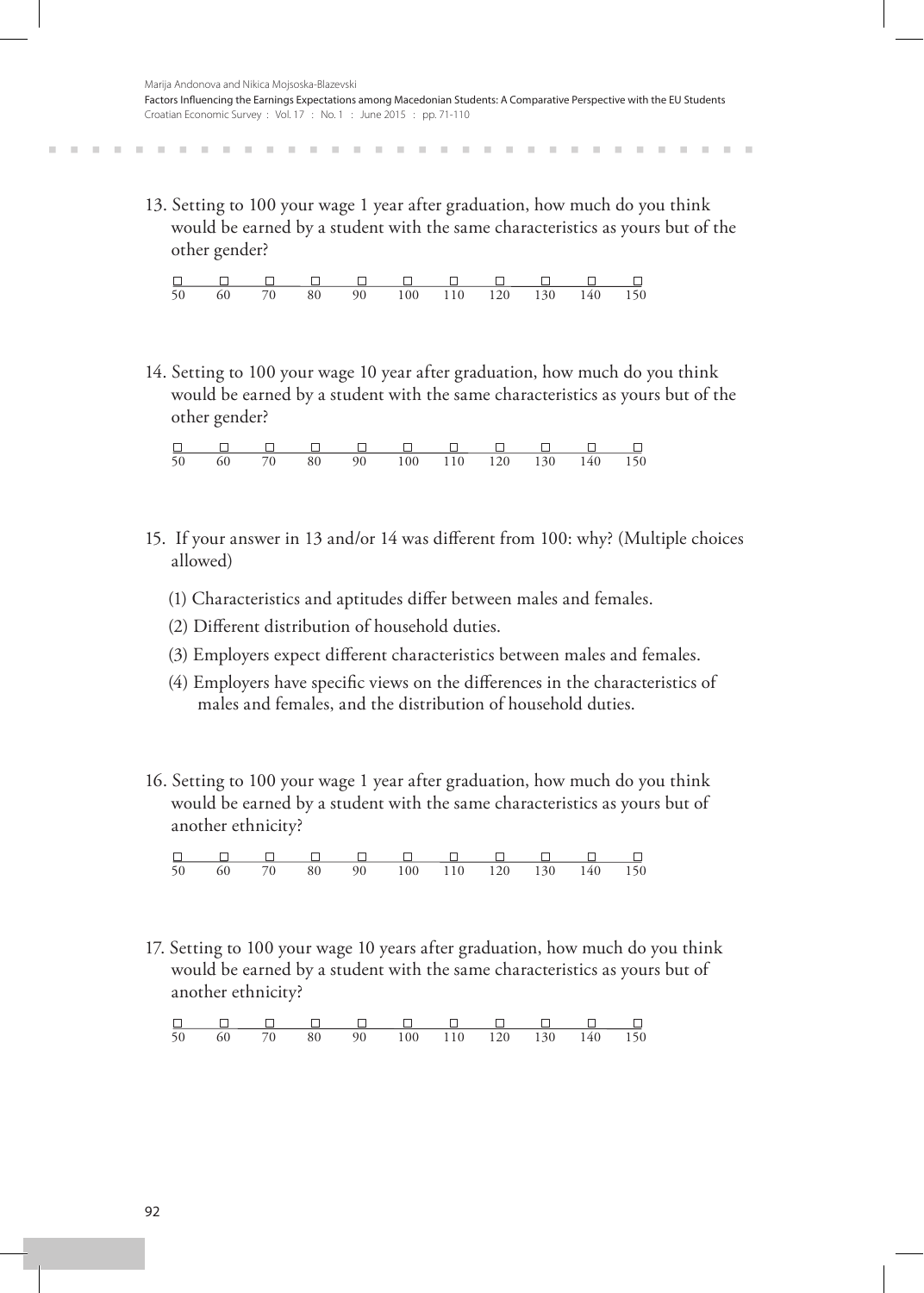| Marija Andonova and Nikica Mojsoska-Blazevski                                                                           |
|-------------------------------------------------------------------------------------------------------------------------|
| Factors Influencing the Earnings Expectations among Macedonian Students: A Comparative Perspective with the EU Students |
| Croatian Economic Survey: Vol. 17: No. 1: June 2015: pp. 71-110                                                         |

**COLLECT** 

. . . . . . . . . . . . . . . . . .

18. After graduation do you expect to work in a household business?

(1) Yes (2) No (3) My family doesn't own a business

. . . . . . . . . . . . . .

19. Where do you expect to find a job after graduation from university?

(1) Macedonia (name city) \_\_\_\_\_\_\_\_\_\_\_\_\_\_\_\_\_\_\_\_\_\_\_\_

(2) Abroad (name country) \_\_\_\_\_\_\_\_\_\_\_\_\_\_\_\_\_\_\_\_\_\_\_

20. How do you consider your chances of getting an appropriate job after graduating?

(1) very poor (2) poor (3) average (4) good (5) very good

21. Are these chances better or worse compared to having only high school education? The prospects after finishing university are:

(1) much worse (2) worse (3) same (4) better (5) much better

- 22. Do you hold a regular job during your studies? (1) yes, \_\_\_\_\_\_ hours a week (2) no
- 23. How much do you spend per year of your study in directly university-related expenses (e.g. tuition, books)?
- 24. What were the determinants for your choice of study? Please rank the following items between 1 (most important) and 5(least important).
	- Proximity to my home town
	- Academic reputation/standard
	- Costs (e.g. housing, tuition...)
	- • Income and job prospects
	- Interest in the subject

\_\_\_\_\_\_\_\_\_\_\_\_\_\_\_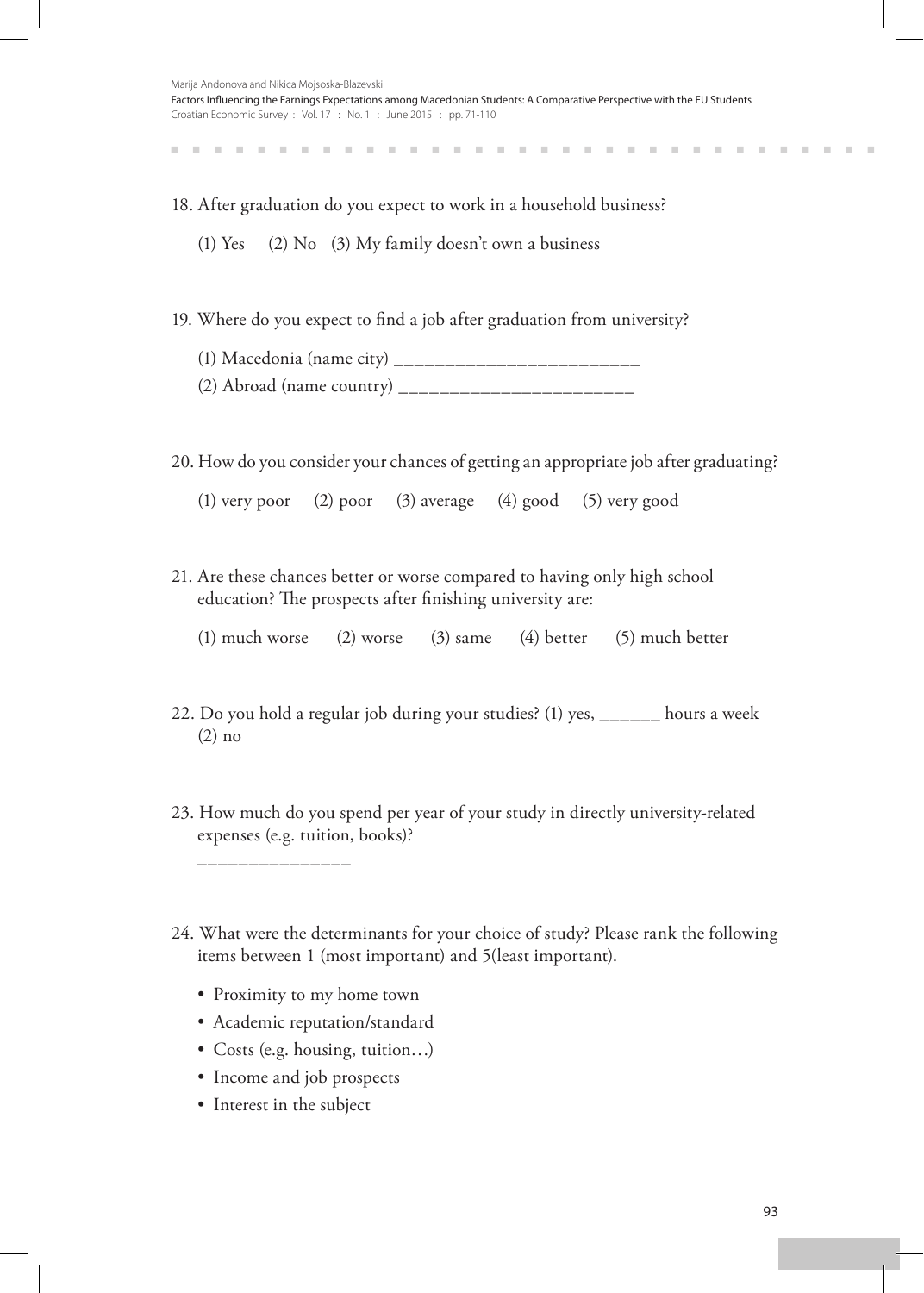| Marija Andonova and Nikica Mojsoska-Blazevski<br>Factors Influencing the Earnings Expectations among Macedonian Students: A Comparative Perspective with the EU Students<br>Croatian Economic Survey: Vol. 17: No. 1: June 2015: pp. 71-110 |            |  |              |  |  |  |  |  |
|---------------------------------------------------------------------------------------------------------------------------------------------------------------------------------------------------------------------------------------------|------------|--|--------------|--|--|--|--|--|
|                                                                                                                                                                                                                                             |            |  |              |  |  |  |  |  |
| 25. Year of birth __________________                                                                                                                                                                                                        |            |  |              |  |  |  |  |  |
| 26. Gender.                                                                                                                                                                                                                                 | $(1)$ male |  | $(2)$ female |  |  |  |  |  |
| 27. Ethnicity                                                                                                                                                                                                                               |            |  |              |  |  |  |  |  |
| 28. Place of birth (city, state) _                                                                                                                                                                                                          |            |  |              |  |  |  |  |  |

 $\mathcal{H}=\mathcal{H}=\mathcal{H}=\mathcal{H}$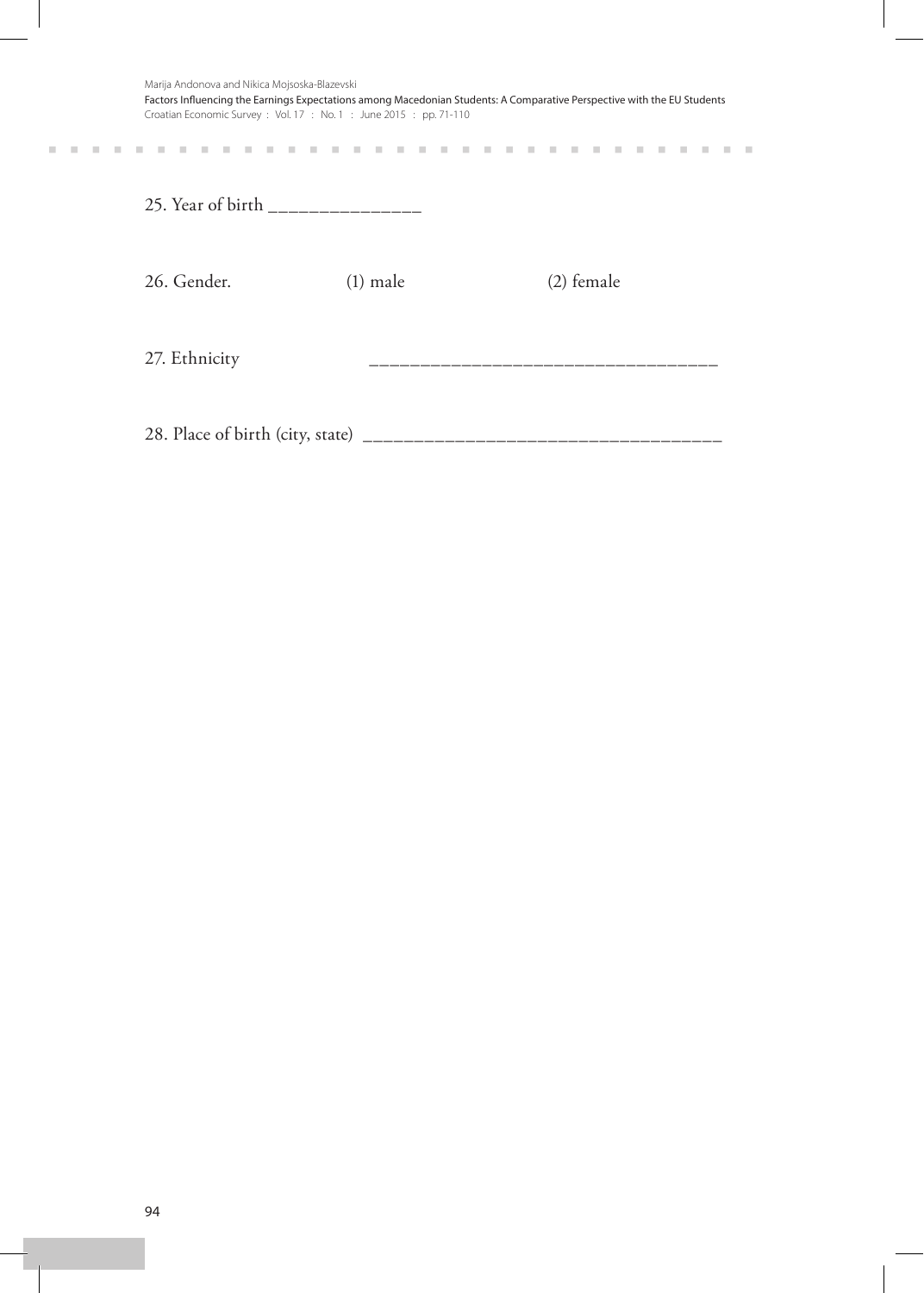Marija Andonova and Nikica Mojsoska-Blazevski

Factors Influencing the Earnings Expectations among Macedonian Students: A Comparative Perspective with the EU Students Croatian Economic Survey : Vol. 17 : No. 1 : June 2015 : pp. 71-110

**Appendix C**

*Table C1: Descriptive Statistics*

| <b>Descriptive Statistics</b>                            |     |                  |              |      |                   |  |  |  |  |
|----------------------------------------------------------|-----|------------------|--------------|------|-------------------|--|--|--|--|
|                                                          | N   | Minimum          | Maximum      | Mean | Std.<br>Deviation |  |  |  |  |
| Year of study                                            | 496 | $\overline{0}$   | 1            | 0.59 | 0.492             |  |  |  |  |
| Type of school                                           | 496 | $\boldsymbol{0}$ | 1            | 0.43 | 0.495             |  |  |  |  |
| Field of study                                           |     |                  |              |      |                   |  |  |  |  |
| <b>Business</b>                                          | 496 | $\theta$         | 1            | 0.20 | 0.399             |  |  |  |  |
| Economy                                                  | 496 | $\overline{0}$   | $\mathbf{1}$ | 0.09 | 0.285             |  |  |  |  |
| Computer Science and<br>Information technology           | 496 | $\theta$         | $\mathbf{1}$ | 0.05 | 0.210             |  |  |  |  |
| Mathematics                                              | 496 | $\theta$         | 1            | 0.07 | 0.249             |  |  |  |  |
| Civil Engineering                                        | 496 | $\theta$         | 1            | 0.16 | 0.364             |  |  |  |  |
| Architecture and Design                                  | 496 | $\boldsymbol{0}$ | 1            | 0.19 | 0.389             |  |  |  |  |
| Medicine                                                 | 496 | $\theta$         | 1            | 0.07 | 0.253             |  |  |  |  |
| <b>Electrical Engineering</b>                            | 496 | $\boldsymbol{0}$ | 1            | 0.02 | 0.147             |  |  |  |  |
| Agriculture and food                                     | 496 | $\mathbf{0}$     | $\mathbf{1}$ | 0.17 | 0.374             |  |  |  |  |
| Father's education                                       | 496 | $\boldsymbol{0}$ | 7            | 5.02 | 1.236             |  |  |  |  |
| no formal degree                                         | 496 | $\overline{0}$   | 1            | 0.00 | 0.045             |  |  |  |  |
| apprenticeship training                                  | 496 | $\overline{0}$   | 1            | 0.01 | 0.090             |  |  |  |  |
| primary education                                        | 496 | $\boldsymbol{0}$ | 1            | 0.02 | 0.126             |  |  |  |  |
| secondary education                                      | 496 | $\boldsymbol{0}$ | 1            | 0.36 | 0.482             |  |  |  |  |
| higher education                                         | 496 | $\overline{0}$   | 1            | 0.17 | 0.375             |  |  |  |  |
| university degree                                        | 496 | $\mathbf{0}$     | 1            | 0.34 | 0.474             |  |  |  |  |
| Master/PhD                                               | 496 | $\overline{0}$   | 1            | 0.09 | 0.282             |  |  |  |  |
| don't know                                               | 496 | $\overline{0}$   | 1            | 0.01 | 0.109             |  |  |  |  |
| <b>Father holding university</b><br>degree or Master/PhD | 496 | $\theta$         | 1            | 0.43 | 0.495             |  |  |  |  |
| Mother's education                                       | 496 | $\overline{0}$   | 7            | 4.96 | 1.306             |  |  |  |  |
| no formal degree                                         | 496 | $\overline{0}$   | 1            | 0.01 | 0.078             |  |  |  |  |
| apprenticeship training                                  | 496 | $\overline{0}$   | 1            | 0.00 | 0.063             |  |  |  |  |
| primary education                                        | 496 | $\theta$         | 1            | 0.03 | 0.182             |  |  |  |  |
| secondary education                                      | 496 | $\boldsymbol{0}$ | 1            | 0.35 | 0.477             |  |  |  |  |
| higher education                                         | 496 | $\overline{0}$   | 1            | 0.15 | 0.359             |  |  |  |  |
| university degree                                        | 496 | $\overline{0}$   | 1            | 0.37 | 0.484             |  |  |  |  |
| Master/PhD                                               | 496 | $\theta$         | $\mathbf{1}$ | 0.06 | 0.246             |  |  |  |  |
| don't know                                               | 496 | $\overline{0}$   | 1            | 0.02 | 0.134             |  |  |  |  |
| Mother holding university<br>degree or Master/PhD        | 496 | $\overline{0}$   | 1            | 0.44 | 0.497             |  |  |  |  |
| Same field as father                                     | 496 | $\overline{0}$   | 1            | 0.19 | 0.394             |  |  |  |  |
| Same field as mother                                     | 496 | $\boldsymbol{0}$ | 1            | 0.13 | 0.338             |  |  |  |  |
| Repeaters                                                | 496 | $\overline{0}$   | 1            | 0.33 | 0.471             |  |  |  |  |
| Academic performance                                     | 493 | 1                | 5            | 2.41 | 1.102             |  |  |  |  |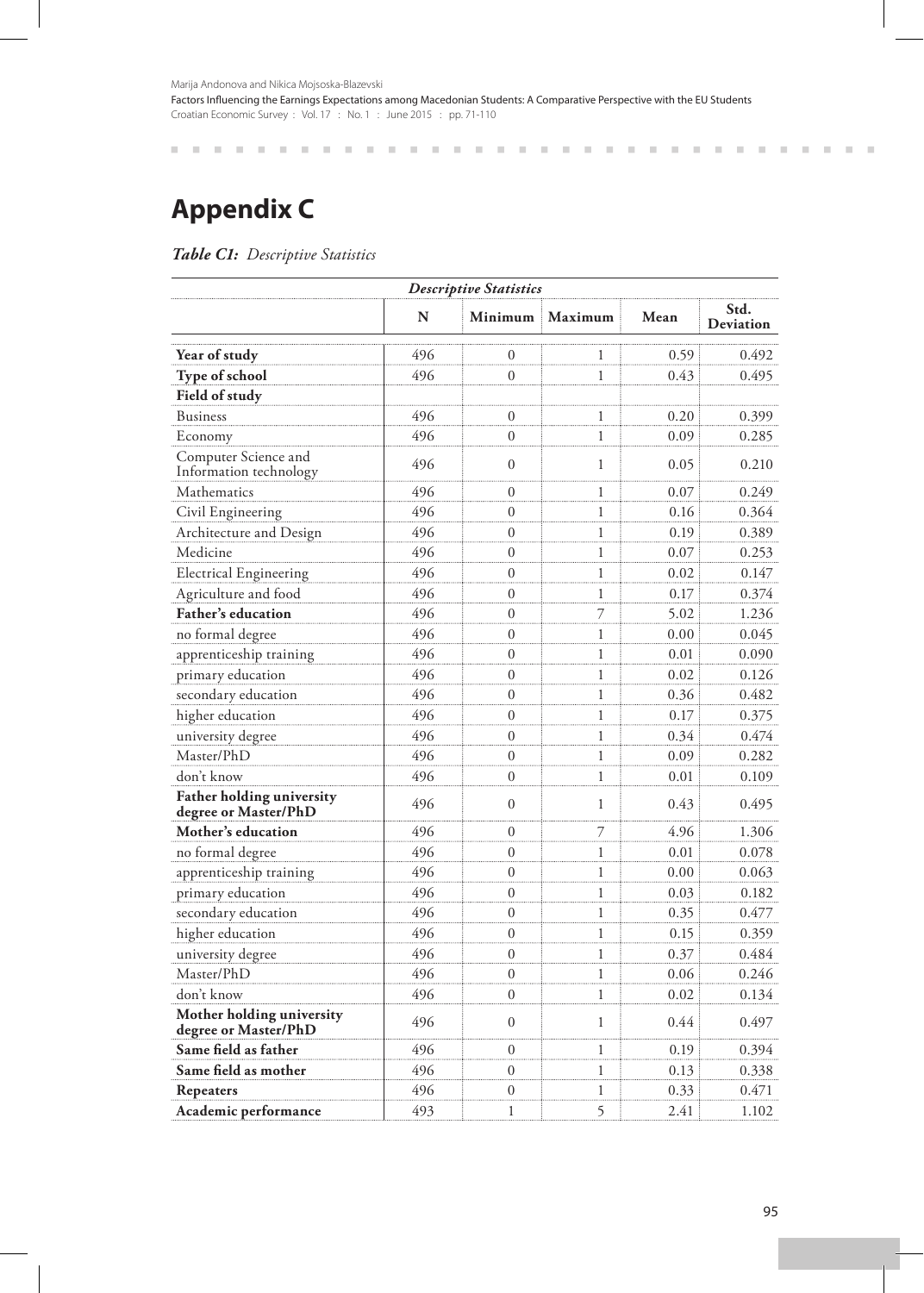| Earnings information                                                      |     |                |         |           |                      |
|---------------------------------------------------------------------------|-----|----------------|---------|-----------|----------------------|
| WI1                                                                       | 491 | $\Omega$       | 1       | 0.07      | 0.258                |
| W12                                                                       | 491 | $\Omega$       |         | 0.12      | 0.328                |
| W13                                                                       | 491 | 0              | 1       | 0.67      | 0.471                |
| WI4                                                                       | 491 | 0              |         | 0.14      | 0.344                |
| University monthly net<br>earnings                                        | 496 | 5000           | 45,000  |           | 24,085.69 10,865.673 |
| High school monthly net<br>earnings                                       | 489 | $\Omega$       | 60,000  | 11,818.00 | 6697,477             |
| <b>Graduation earnings</b><br>after 10 years,%                            | 491 | $\Omega$       | 400     | 49.35     | 43.556               |
| High school<br>earnings after 10 y,%                                      | 490 | $\Omega$       | 322     | 19.76     | 28.263               |
| Opposite gender                                                           | 491 | $\overline{5}$ | 160     | 100.10    | 17.794               |
| Opposite gender 10                                                        | 491 | 50             | 150     | 112.51    | 22.334               |
| Other ethnicity                                                           | 491 | 50             | 150     | 101.96    | 15.234               |
| Other ethnicity 10                                                        | 491 | 10             | 150     | 108.53    | 21.307               |
| <b>Family business</b>                                                    | 490 | $\Omega$       | 1       | 0.31      | 0.462                |
| Where do you expect to find<br>a job after graduation from<br>university? | 488 | $\overline{0}$ | 1       | 0.66      | 0.476                |
| Employability                                                             | 491 |                | 5       | 3.55      | 0.992                |
| Regular job                                                               | 491 | 0              | 1       | 0.09      | 0.292                |
| Working hours                                                             | 34  | 4              | 50      | 19.82     | 14.147               |
| Costs                                                                     | 488 | 6500           | 360,000 |           | 92,133.48 64,860.180 |
| Year of birth                                                             | 491 | 1968           | 1995    | 1991.73   | 2.285                |
| Gender                                                                    | 490 | 0              |         | 0.56      | 0.497                |
| Ethnicity                                                                 | 484 | $\Omega$       | 1       | 0.85      | 0.360                |

|  | Table C2: Descriptive Statistics by Gender |  |  |  |
|--|--------------------------------------------|--|--|--|
|--|--------------------------------------------|--|--|--|

| Variable                       | male | female |  |
|--------------------------------|------|--------|--|
| Field of study                 |      |        |  |
| Business                       |      |        |  |
| Economy                        |      |        |  |
|                                |      |        |  |
| athematics                     |      |        |  |
| Civil engineering              |      |        |  |
| Architecture                   |      |        |  |
| Medicine                       |      |        |  |
| Electrical engineering 1.4 0.8 |      |        |  |
| Agriculture and food           |      |        |  |
| Parent's education             |      |        |  |
|                                |      |        |  |

 $\mathbf{R}=\mathbf{R}+\mathbf{R}+\mathbf{R}$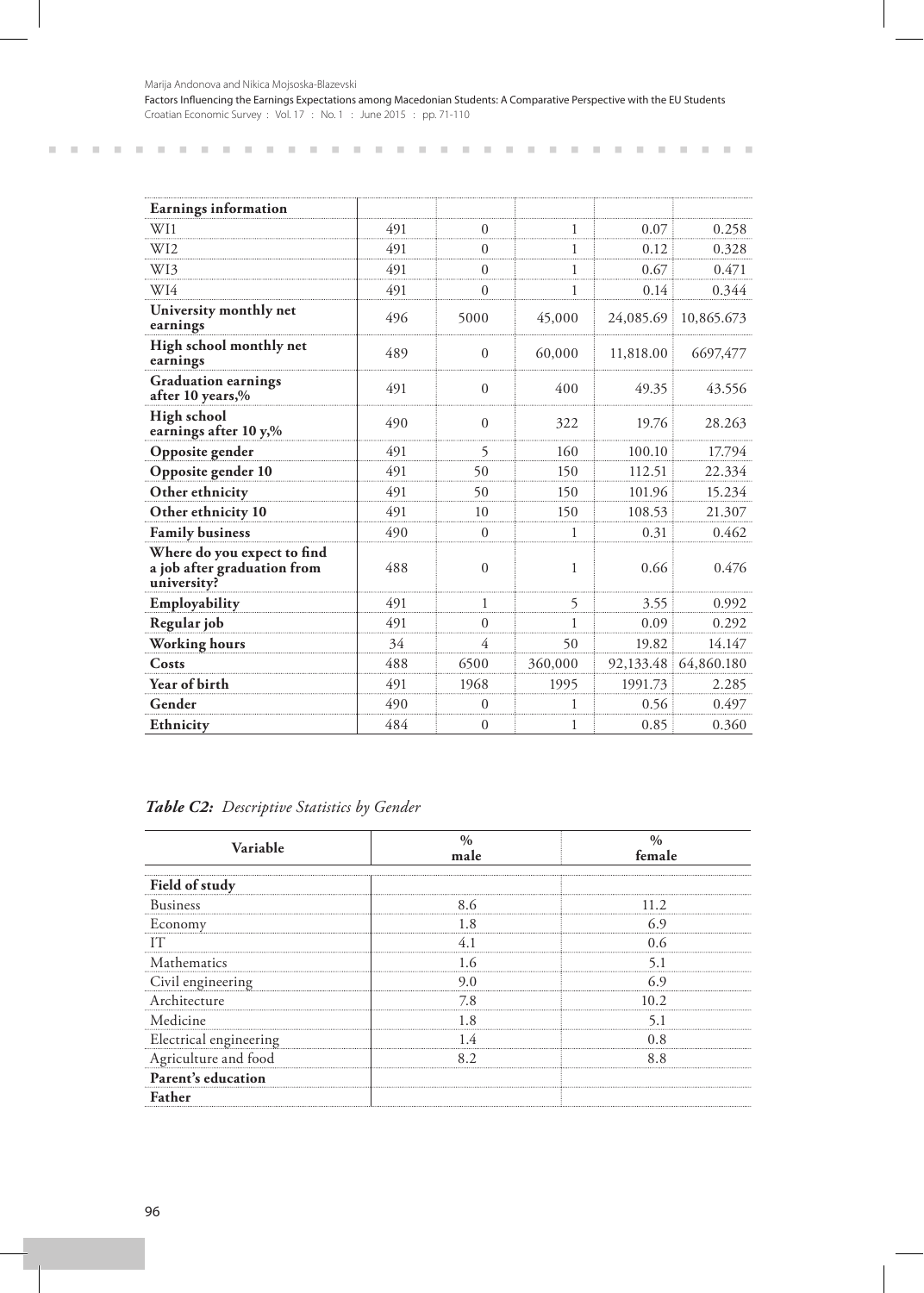Marija Andonova and Nikica Mojsoska-Blazevski

Factors Influencing the Earnings Expectations among Macedonian Students: A Comparative Perspective with the EU Students Croatian Economic Survey : Vol. 17 : No. 1 : June 2015 : pp. 71-110

| don't know                    | 0.4   | 0.8    |
|-------------------------------|-------|--------|
| no formal degree              | 0.2   | 0.0    |
| apprenticeship training       | 0.8   | 0.0    |
| primary education             | 0.4   | 1.2    |
| secondary education           | 15.5  | 21     |
| higher education              | 8.0   | 9.2    |
| university degree             | 13.3  | 20.4   |
| Master/PhD                    | 5.7   | 3.1    |
| Mother                        |       |        |
| don't know                    | 0.8   | 1.0    |
| no formal degree              | 0.2   | 0.4    |
| apprenticeship training       | 0.2   | 0.2    |
| primary education             | 1.6   | 1.8    |
| secondary education           | 14.7  | 20.2   |
| higher education              | 8.0   | 7.1    |
| university degree             | 16.3  | 20.8   |
| Master/PhD                    | 2.4   | 4.1    |
| Same education as parent      |       |        |
| same field as father          | 9.6   | 9.8    |
| same field as mother          | 3.9   | 9.4    |
| Year of study                 |       |        |
| junior                        | 27.1  | 31.8   |
| senior                        | 17.1  | 23.9   |
| Relative academic performance |       |        |
| very poor                     | 9.7   | 16.8   |
| poor                          | 10.5  | 14.2   |
| average                       | 15.7  | 16.4   |
| good                          | 6.8   | 7.2    |
| very good                     | 1.2   | 1.4    |
| Repeaters                     | 16.3  | 16.7   |
| Regular job during studies    | 31    | 15     |
| Perceived employability       |       |        |
| very poor                     | 1.8   | 1.6    |
| poor                          | 5.7   | 3.9    |
| average                       | 11.8  | 19.6   |
| good                          | 16.3  | 23.1   |
| very good                     | 8.6   | 7.6    |
| Country of employment         |       |        |
| Macedonia                     | 23.8  | 37.2   |
| <b>Family business</b>        | 16    | 14     |
| Other country                 | 16    | 18.5   |
| Ethnicity                     |       |        |
| Macedonian                    | 34.9  | 49.8   |
| other                         | 9.1   | 6.2    |
| Observations                  | 44.3% | 55.7 % |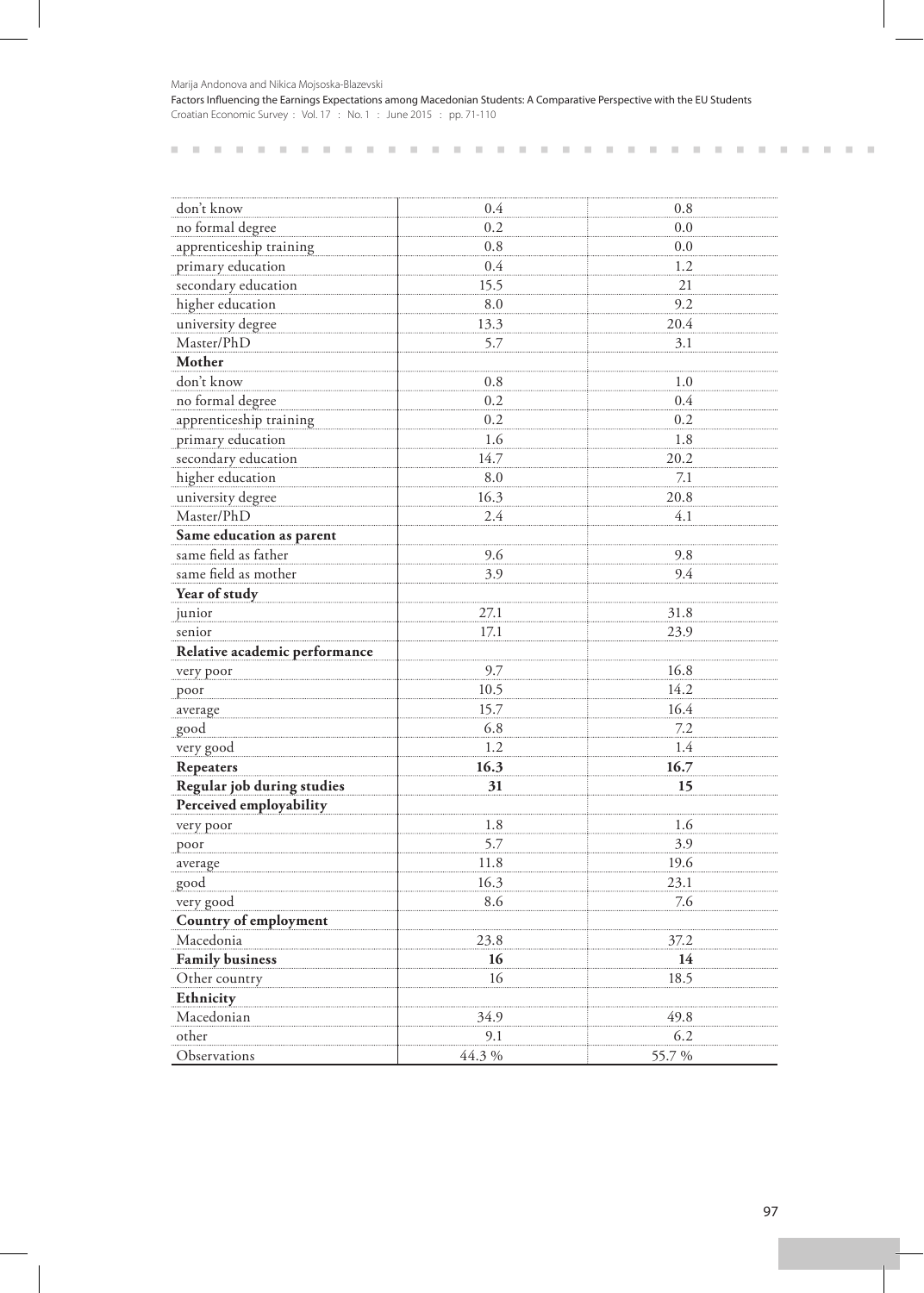Factors Influencing the Earnings Expectations among Macedonian Students: A Comparative Perspective with the EU Students Croatian Economic Survey : Vol. 17 : No. 1 : June 2015 : pp. 71-110

# **Appendix D**

*Table D1: Expected Graduation and High School Earnings and Expected Earnings Gain 10 Years after Labor Market Entry*

|                                                    | University earnings | University earnings 10<br>years after graduation |
|----------------------------------------------------|---------------------|--------------------------------------------------|
| Year of study (juniors=1)                          | $0.149***$          | $0.095**$                                        |
| Type of school (private $=1$ )                     | 0.014               | $-0.004$                                         |
| Field of study: reference category:<br>Engineering |                     |                                                  |
| MATH                                               | 0.013               | $-0.117$                                         |
| Medicine                                           | $-0.247***$         | $-0.239***$                                      |
| Business and economy                               | $-0.005$            | 0.020                                            |
| Father holding university degree or<br>Master/PhD  | $0.102**$           | $0.156***$                                       |
| Mother holding university degree or<br>Master/PhD  | 0.047               | 0.026                                            |
| Same field as father                               | -0.043              | -0.044                                           |
| Same field mother                                  | 0.060               | 0.008                                            |
| Repeaters                                          | 0.014               | 0.005                                            |
| Academic performance                               | $-0.003$            | $-0.007$                                         |
| Earnings information (reference<br>category=never) |                     |                                                  |
| WI1 (career centre=1)                              | $0.251***$          | $0.312***$                                       |
| WI2 (daily/weekly press=1)                         | $0.151***$          | $0.223***$                                       |
| WI3 (personal communication=1)                     | 0.011               | 0.057                                            |
| Family business                                    | $-0.008$            | $-0.010$                                         |
| Country of employment                              | $-0.170***$         | $-0.219***$                                      |
| Employability                                      | $0.082***$          | $0.131***$                                       |
| Regular job                                        | $0.137*$            | $0.127**$                                        |
| Costs                                              | 0.000               | 0.000                                            |
| Gender (female=1)                                  | $-0.103***$         | $-0.201***$                                      |
| Ethnicity (Macedonian=1)                           | $-0.106**$          | $-0.052$                                         |

Note: \*,\*\* and \*\*\* indicate significance at the 10, 5 and 1% level, respectively.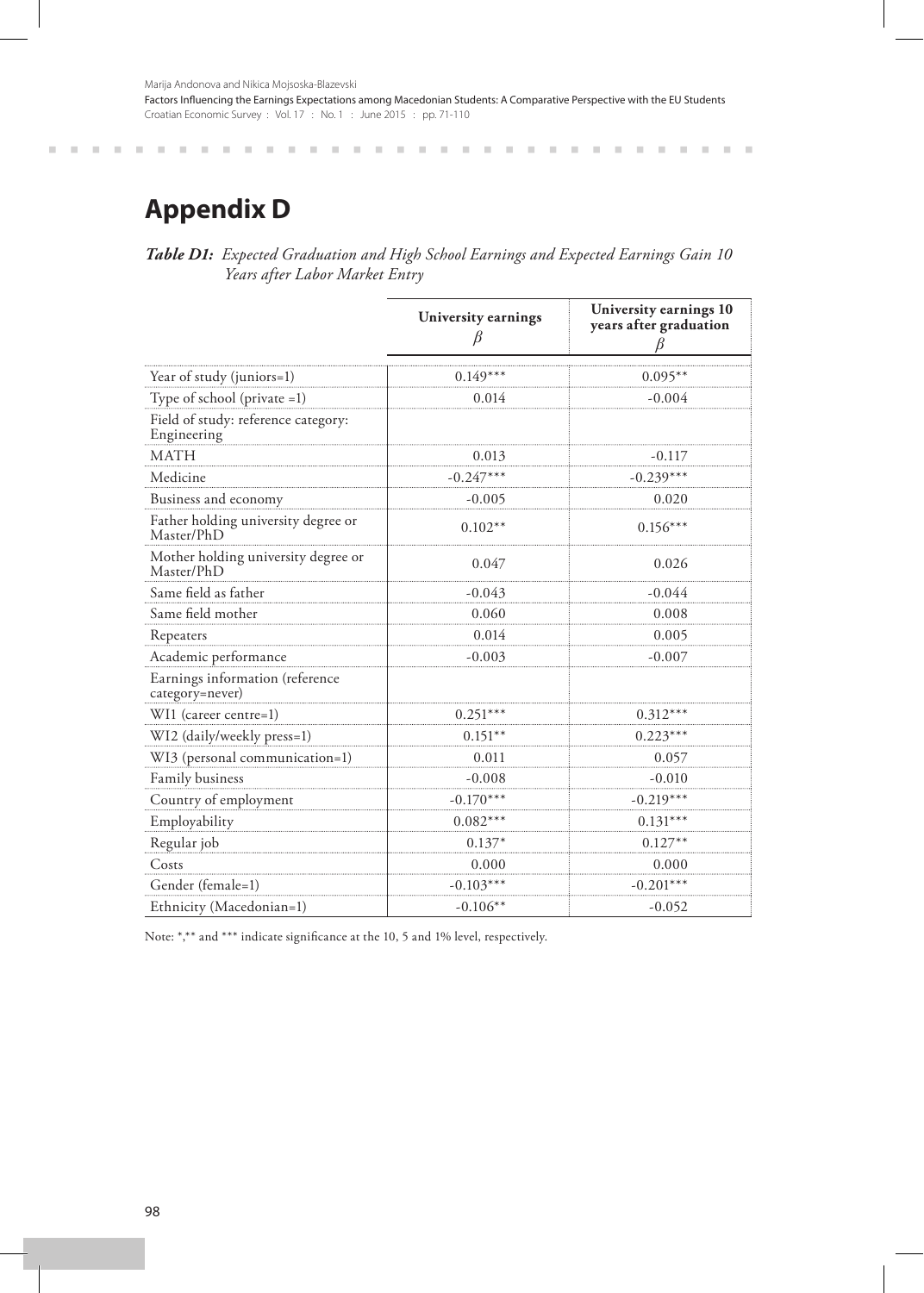## **Appendix E**

Testing Structural Stability of the Regression

**Hypothesis A: There are no structural differences between junior and senior students.**

$$
F_{STAT} = \frac{(a-b)/p}{b/(n-2p)}\tag{E.1}
$$

and compared calculated number with critical values of F from statistical tables.

Parameters from equation (E.1) are defined as:

*a* = residual sum of squares

- $b$  = residual sum of squares between groups
- $n =$  number of observations
- $p =$  number of variables

Setting the level of significance  $\alpha$  to 0.05 for all three regressions,  $df_1 = 22$ (*df*<sub>1</sub> = degrees of freedom of the numerator),  $df_2 = \infty$  (since degrees of freedom for denominator is large number, we take infinity instead) critical values of F statistics for all three hypotheses is *F* (*α*,  $df_1$ ,  $df_2$ ) = *F* (0.05, 22, ∞) = 1.54.

First we run the regression model ignoring the groups (to compute a).

| <b>ANOVA</b><br>Sum of<br>Mean<br>Model<br>Sig.<br>Square<br><b>Squares</b> |          |        |  |       |  |  |  |  |
|-----------------------------------------------------------------------------|----------|--------|--|-------|--|--|--|--|
|                                                                             |          |        |  |       |  |  |  |  |
|                                                                             | Residual | 73.002 |  | 0.161 |  |  |  |  |
|                                                                             | Total    | 91.750 |  |       |  |  |  |  |

After running the regression model ignoring the groups, we proceed by running the regression model on subsets (year of study).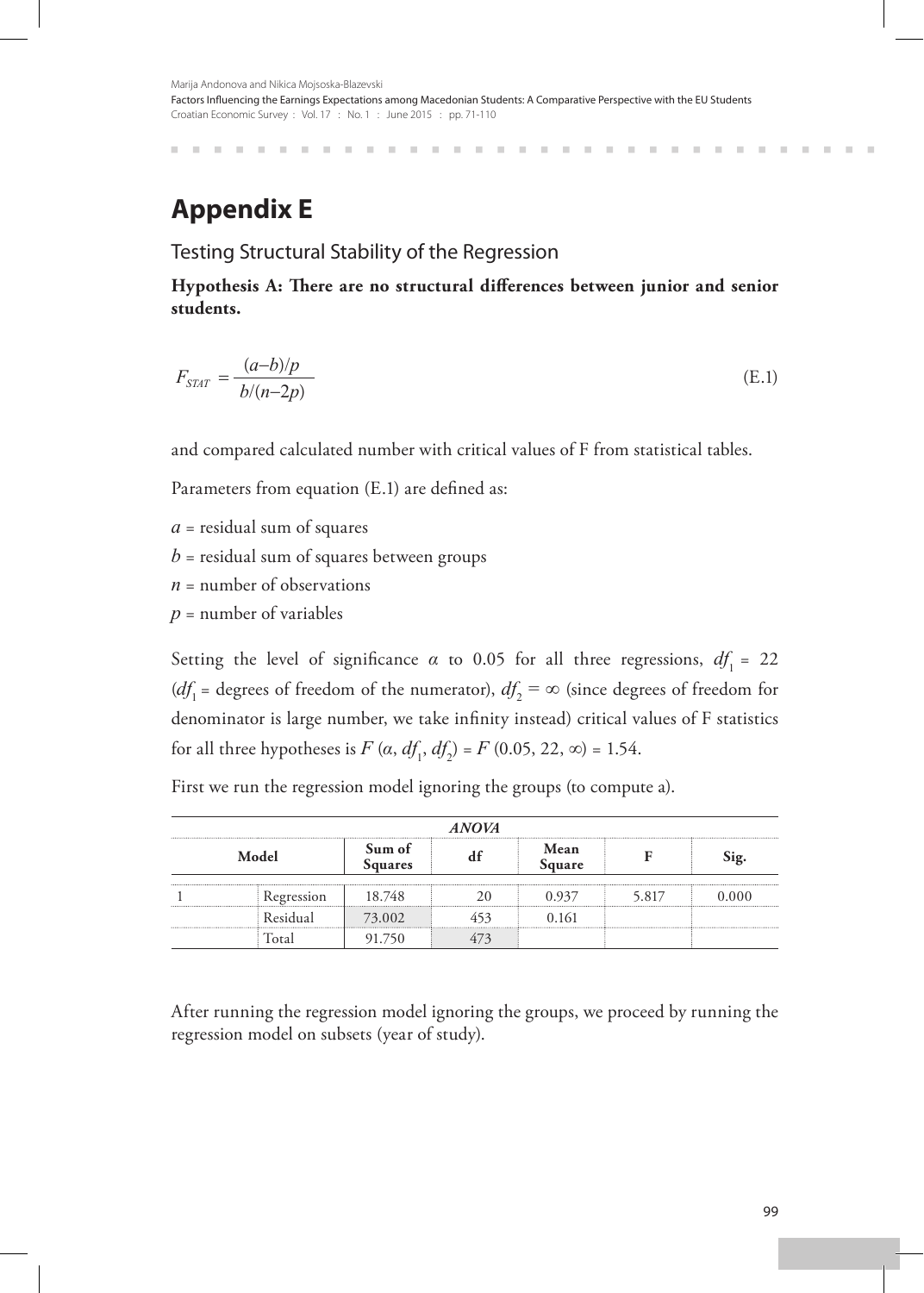Marija Andonova and Nikica Mojsoska-Blazevski

**CONTRACTOR** 

**COL** 

Factors Influencing the Earnings Expectations among Macedonian Students: A Comparative Perspective with the EU Students Croatian Economic Survey : Vol. 17 : No. 1 : June 2015 : pp. 71-110

| Juniors ANOVA |                          |                |     |       |      |  |  |  |
|---------------|--------------------------|----------------|-----|-------|------|--|--|--|
| Model         | Sum of<br><b>Squares</b> | Mean<br>Square |     |       | Sig. |  |  |  |
| Regression    | 13,134                   |                |     | 3.465 |      |  |  |  |
| Residual      | 48.709                   |                | 19O |       |      |  |  |  |
|               | 843                      |                |     |       |      |  |  |  |

|  |            |     | <b>Seniors ANOVA</b> |      |  |
|--|------------|-----|----------------------|------|--|
|  | ۱Q.        |     |                      |      |  |
|  | Regression | 524 |                      | .980 |  |
|  |            |     |                      |      |  |
|  |            |     |                      |      |  |

Since, n=474, and p=22, we can compute  $F = \frac{(73.002 - 68.986)/22}{68.986/432} = 1.14$ .

The results show that there are no structural differences between junior and senior students.

Since,  $F = 1.14 < 1.54 = F(0.05, 22, \infty)$  we conclude that there is no evidence to reject the null hypothesis. There is no structural instability between these two subsets (juniors and seniors) and the regression model is appropriately modelled.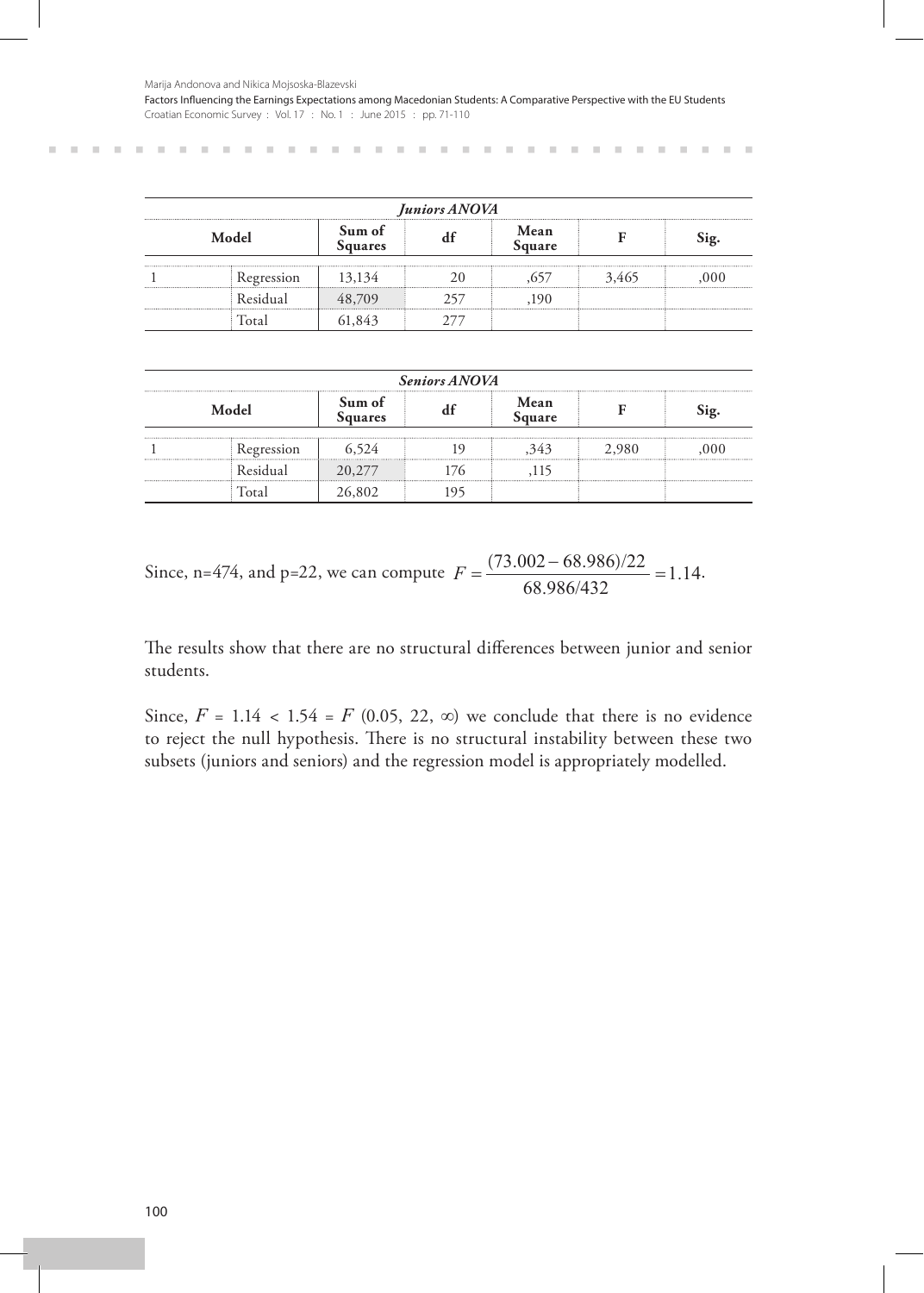> $\pm 0$  $\mathbb{R}^2$  $\mathbb{R}^2$

m.  $\mathcal{C}$  $\mathbb{R}^d$  × ×  $\mathbb{R}^d$ × ×  $\mathbb{R}^2$ 

**III**  $\mathbb{R}^d$ 

×

 $\mathbb{R}^n$  $\sim$  **COL** 

**III** 

# **Appendix F**

 $\mathbb{R}^d$  $\mathbb{R}^n$ 

## Testing Homoskedasticity in SPSS

. . . . . . . . . . .



Breusch-Pagan test for heteroskedasticity

Ho: homoskedasticity

H1: heteroskedasticity

*gi = Residual<sup>i</sup> <sup>2</sup>/*(71.90/474)*, i =* 1,...,474

### **Breusch-Pagan Statistics=N\*R Square=474\*0.097=45.978**

**Chi Square (45.978, 42)** = 0,310897275

### **Do not reject Ho.**

| Descriptive Statistics for Residual Squared         |  |  |  |       |  |  |  |  |  |
|-----------------------------------------------------|--|--|--|-------|--|--|--|--|--|
| Std.<br>Minimum Maximum<br>Mean<br>Sum<br>Deviation |  |  |  |       |  |  |  |  |  |
| ResSO                                               |  |  |  | 71.90 |  |  |  |  |  |
| Valid N (listwise)                                  |  |  |  |       |  |  |  |  |  |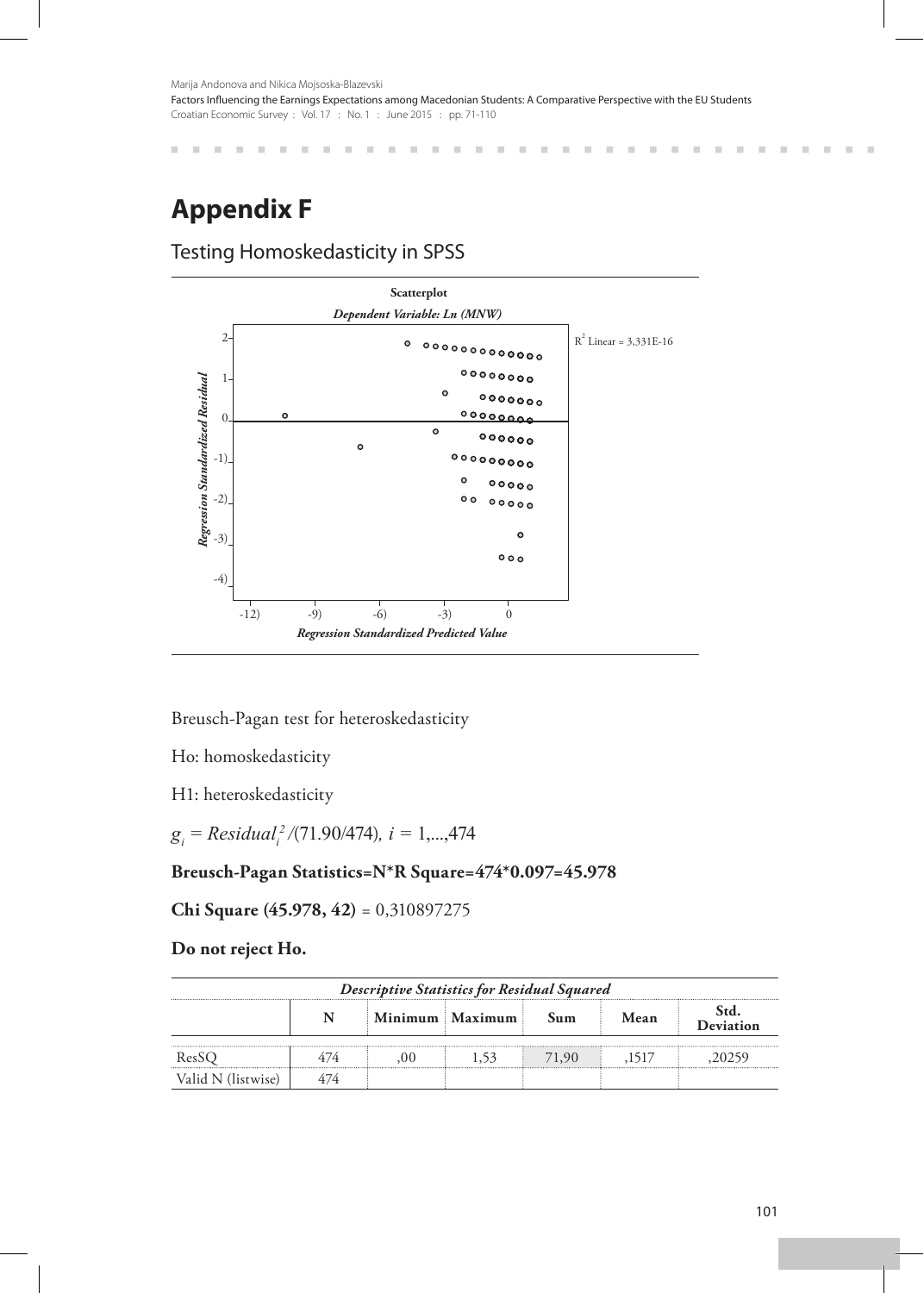Marija Andonova and Nikica Mojsoska-Blazevski

Factors Influencing the Earnings Expectations among Macedonian Students: A Comparative Perspective with the EU Students Croatian Economic Survey : Vol. 17 : No. 1 : June 2015 : pp. 71-110

*ANOVA for regression when g is dependent variable* **Model Sum of Squares df Mean Square <sup>F</sup> Sig.** 1 Regression 82,086 42 2,932 1,713 ,014 Residual 761,594 445 1,711 Total 843,680 473

| Model Summary for regression when g is dependent variable |  |  |                          |                                   |  |  |  |
|-----------------------------------------------------------|--|--|--------------------------|-----------------------------------|--|--|--|
| Andel                                                     |  |  | <b>Adjusted R Square</b> | <b>Std. Error of the Estimate</b> |  |  |  |
|                                                           |  |  |                          |                                   |  |  |  |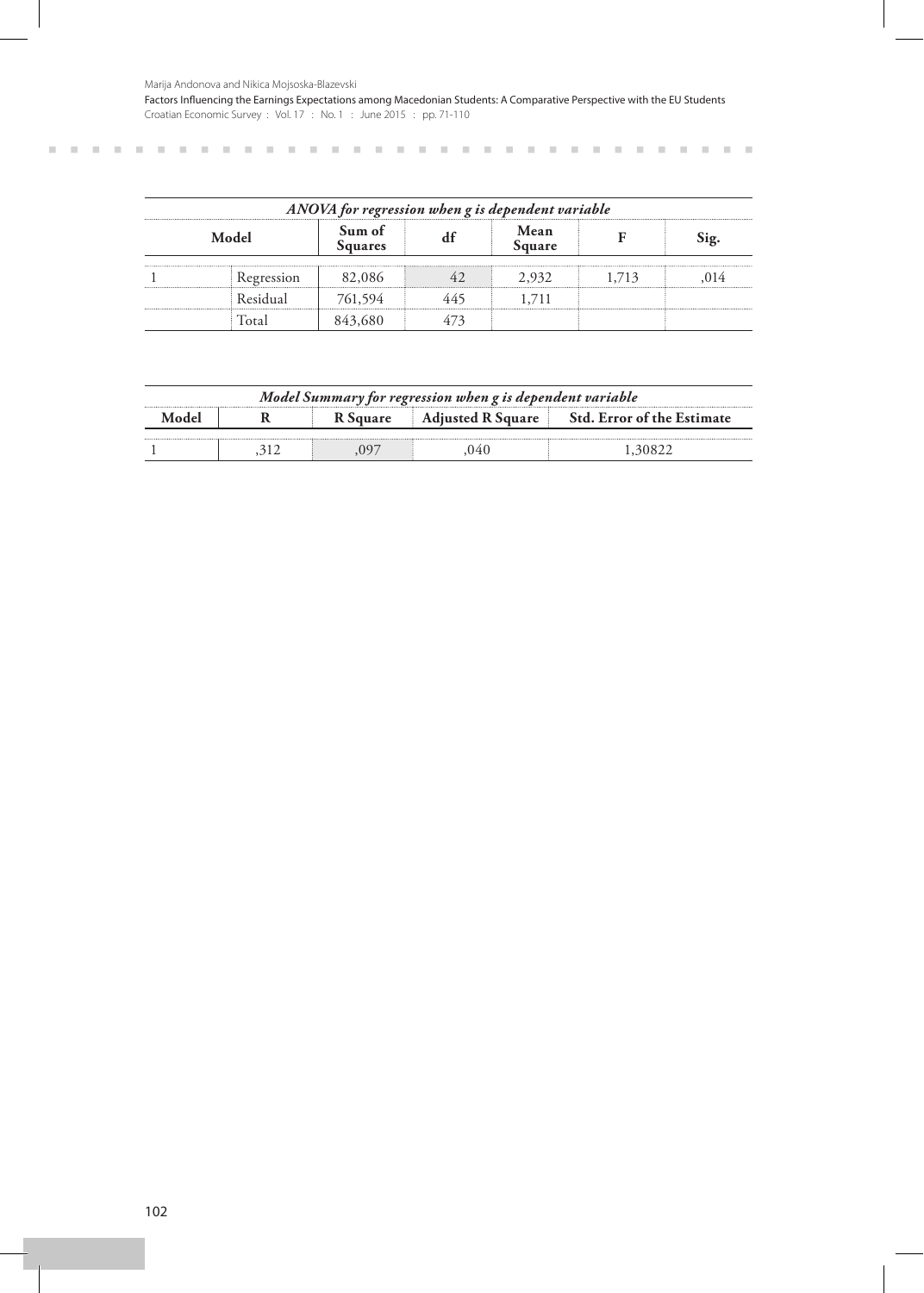# **Appendix G**

## Testing Normality of Residuals in SPSS

We perform the tests for the normality of residuals on 1) studentized and 2) standardized residuals.

## **1) Studentized residuals**

Ho: Residuals are normally distributed

#### H1: Residuals are not normally distributed

| <b>Tests of Normality</b> |           |                                 |  |              |  |  |  |  |
|---------------------------|-----------|---------------------------------|--|--------------|--|--|--|--|
|                           |           | Kolmogorov-Smirnov <sup>a</sup> |  | Shapiro-Wilk |  |  |  |  |
|                           | Statistic |                                 |  | Statistic    |  |  |  |  |
| Studentized Residual      |           |                                 |  |              |  |  |  |  |

a Lilliefors Significance Correction

\* This is a lower bound of the true significance.

The p-value of the Kolmogorov-Smirnov test for normality of residuals is well above the critical value of 0.05, while the one of Shapiro-Wilk does not reject the null hypothesis of normality only at the 10 percent level of significance. However, we believe both provide reasonable evidence that residuals are normally distributed. Normality could be also confirmed visually from the histogram below and the Q-Q plot.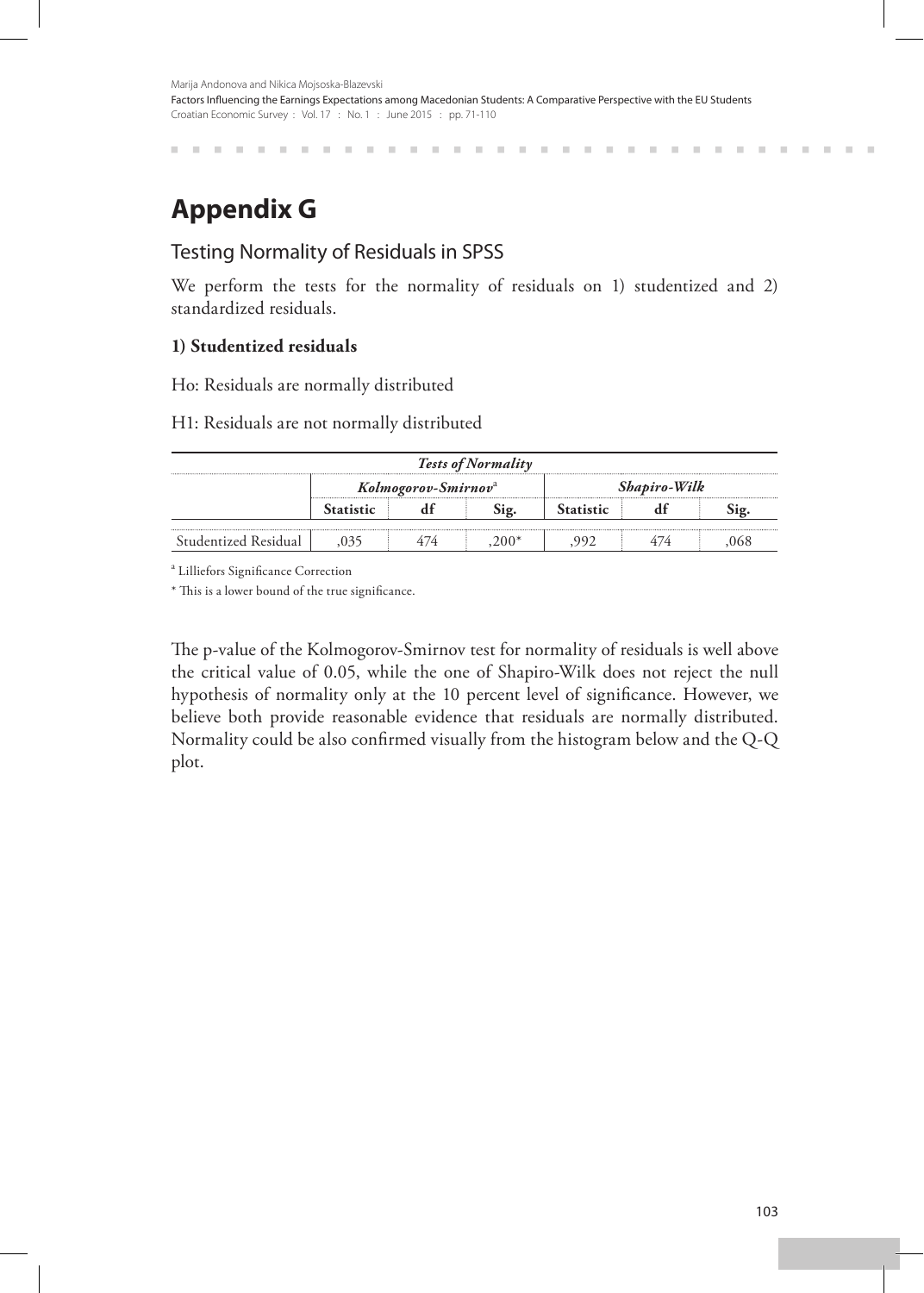$\pm$ 

 $\mathcal{C}$ 

 $\mathbb{R}^d$ × ×  $\mathcal{C}$  $\mathbb{R}^d$  $\mathbb{R}^2$ ×  $\bar{\alpha}$  $\bar{a}$  $\mathbb{R}^2$  $\mathbb{R}^2$  $\mathcal{H}$  $\mathcal{H}$ 

 $\sim$  $\sim$  $\mathbb{R}^d$ 

. . . . . . . . .

 $\mathbb{R}$  $\sim$  $\mathcal{C}$  $\mathbb{R}^d$ 

 $\mathbb{R}^n$ m.



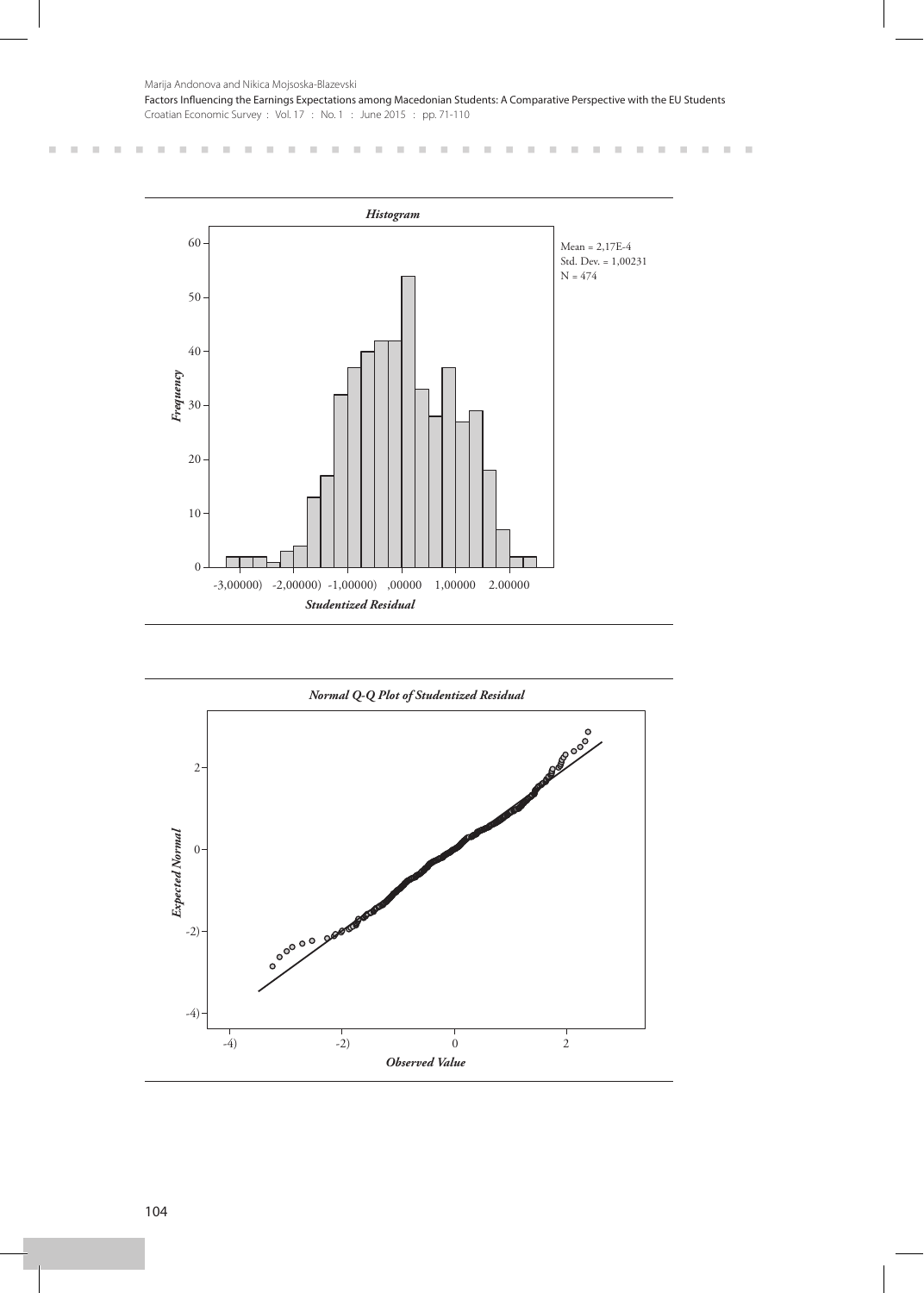×  $\mathbb{R}^d$  $\mathbb{R}^d$ × ×  $\mathbb{R}^d$ m × × m × m. m × m. × × m

## **2) Standardized residuals**

#### Ho: Residuals are normally distributed

#### H1: Residuals are not normally distributed

| <b>Tests of Normality</b> |  |                                 |  |           |              |  |  |  |
|---------------------------|--|---------------------------------|--|-----------|--------------|--|--|--|
|                           |  | Kolmogorov-Smirnov <sup>a</sup> |  |           | Shapiro-Wilk |  |  |  |
|                           |  |                                 |  | Statistic |              |  |  |  |
| Studentized Residual      |  |                                 |  |           |              |  |  |  |

a Lilliefors Significance Correction

\* This is a lower bound of the true significance.

Similarly, as the previous results, we see that the p-value of the Kolmogorov-Smirnov test for normality is well above the critical value of 0.05, while the one of Shapiro-Wilk does not reject the null of normality only at the 10 percent. However, we believe both provide reasonable evidence that residuals are normally distributed. Normality could also be confirmed visually from the histogram below and the Q-Q plot.



 $\mathbb{R}^d$ 

×

 $\mathbb{R}^2$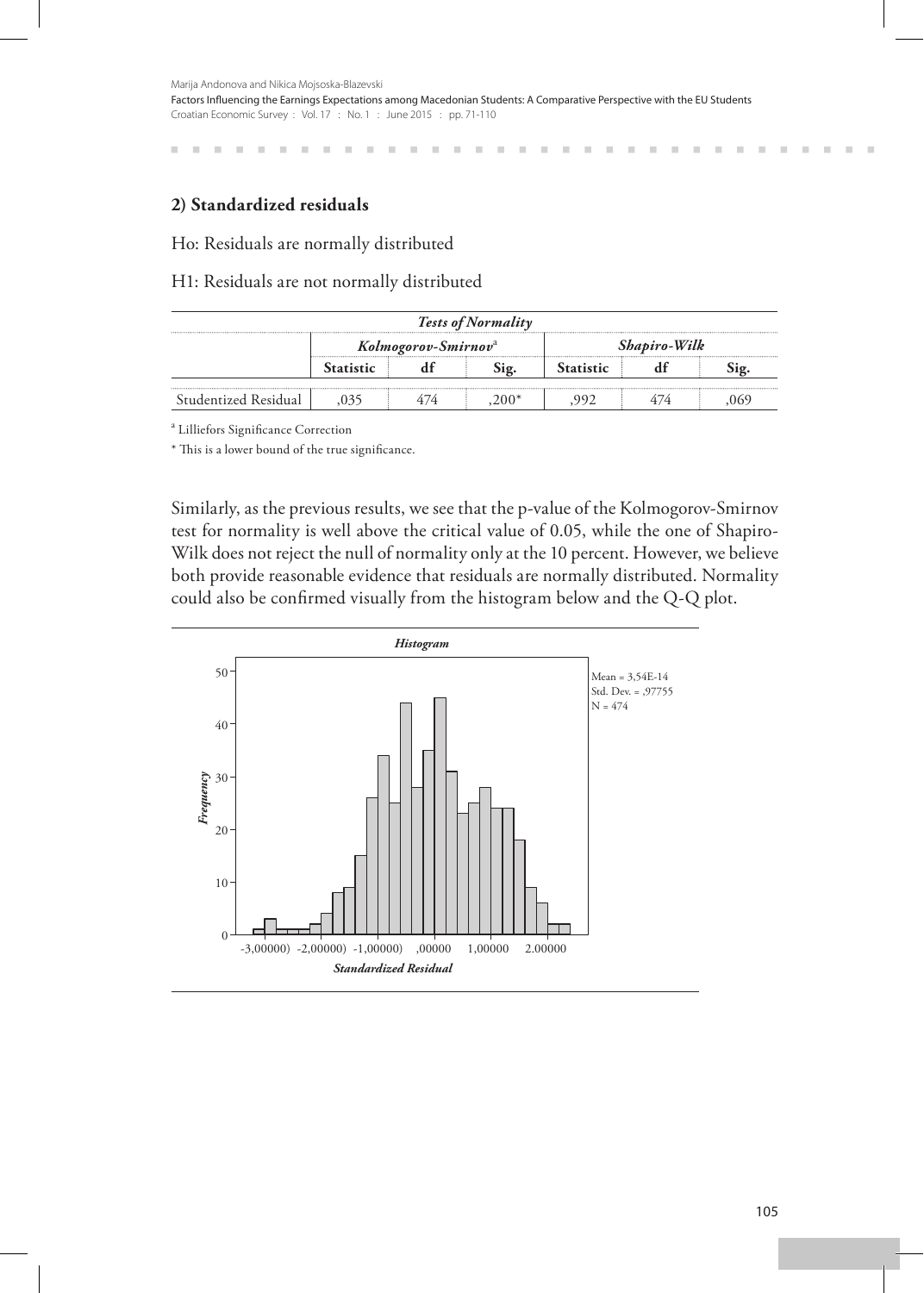Marija Andonova and Nikica Mojsoska-Blazevski

. . . . . . . . . . . . . . . . .

**CONTRACTOR** 

Factors Influencing the Earnings Expectations among Macedonian Students: A Comparative Perspective with the EU Students Croatian Economic Survey : Vol. 17 : No. 1 : June 2015 : pp. 71-110

> $\mathbb{R}^n$  $\bar{\alpha}$  $\bar{\alpha}$  $\mathcal{H}$

 $\mathcal{H}^{\prime}$  and  $\mathcal{H}^{\prime}$  and  $\mathcal{H}^{\prime}$  and

 $\sim 10^{-1}$  m  $^{-1}$  m  $^{-1}$  m  $^{-1}$ 

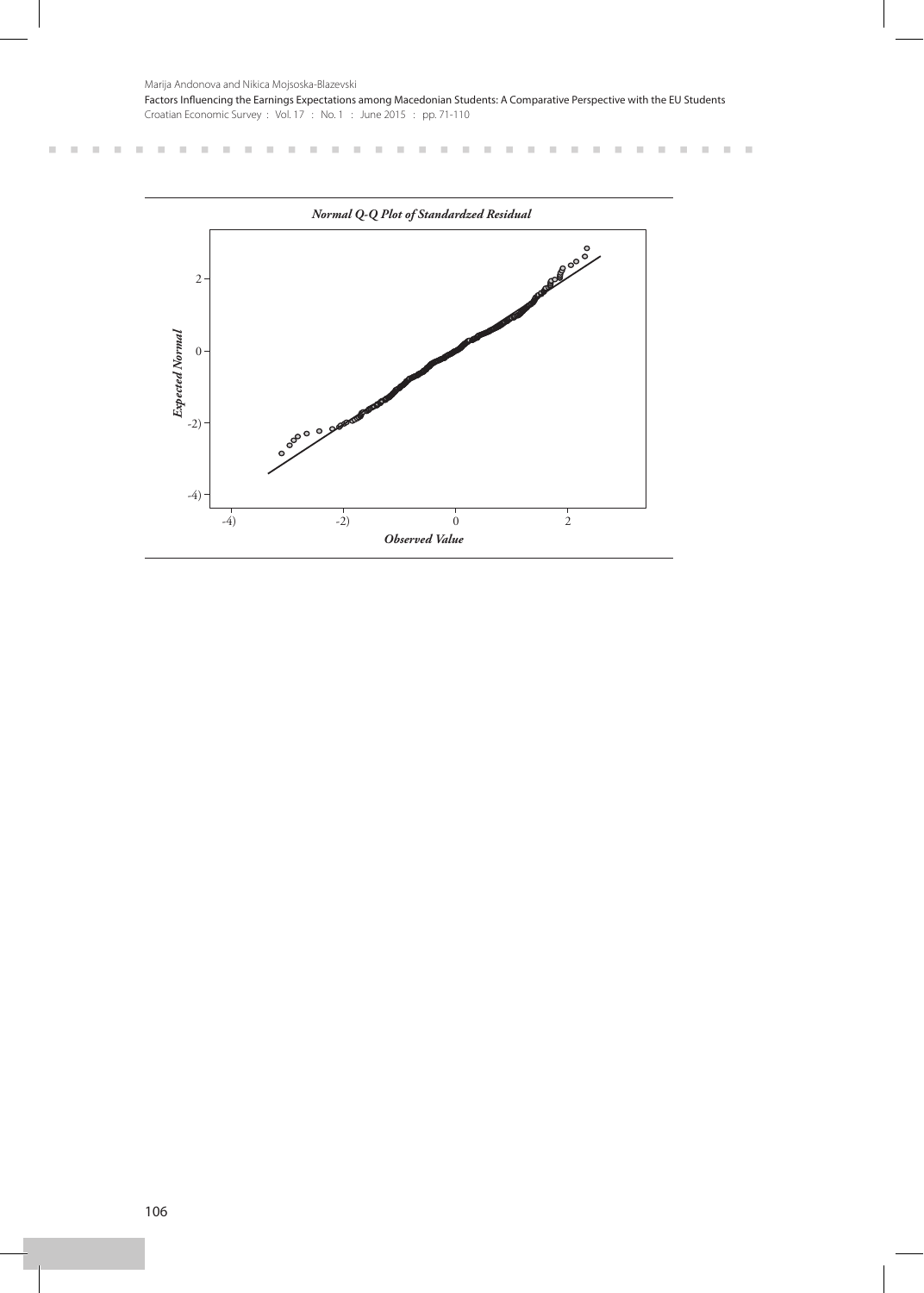**Literature**

Anchor, John R., Jana Fišerová, Kateřina Maršíková, Václav Urbánek, 2011, "Students Expectations of the Financial Returns to the Higher Education in the Czech Republic and England: Evidence from Business Schools", *Economics of Education review*, 30(4), pp. 673-681. http://dx.doi.org/10.1016/j. econedurev.2011.02.005

Avlijaš, Sonja, Nevena Ivanović, Marko Vladisavljević, Sunčica Vujić, 2013, *Gender Pay Gap in the Western Balkan Countries: Evidence from Serbia, Montenegro and Macedonia*, Belgrade: FREN – Foundation for the Advancement of Economics.

Betts, Julian R., 1996, "What Do Students Know About Wages? Evidence from a Survey of Undergraduates", *Journal of Human Resources*, 31(1), pp. 27-56. http:// dx.doi.org/10.2307/146042

Borrego, Cesar Alonso and Antonio Romero Medina, 2010, "Wage Expectations for Higher Education Students in Spain", Working Paper Economic Series, No. 1016, Madrid: Universidad Carlos III de Madrid.

Botelho, Anabela and Ligia Costa Pinto, 2004, "Students' Expectations of the Economic Returns to College Education. Results of Controlled Experiment", *Economics of Education Review*, 23(6), pp. 645-653.

Brunello, Giorgio, Claudio Lucifora and Rudolf Winter-Ebmer, 2001, "The Wage Expectations of European College Students", CEPR Discussion Paper, No. 2817, London, UK: Centre for Economic Policy Research.

Brunello, Giorgio, Claudio Lucifora and Rudolf Winter-Ebmer, 2004, "The Wage Expectations of European Business and Economics Student", *Journal of Human Resources*, 39(4), pp. 1116-1142. http://dx.doi.org/10.2307/3559041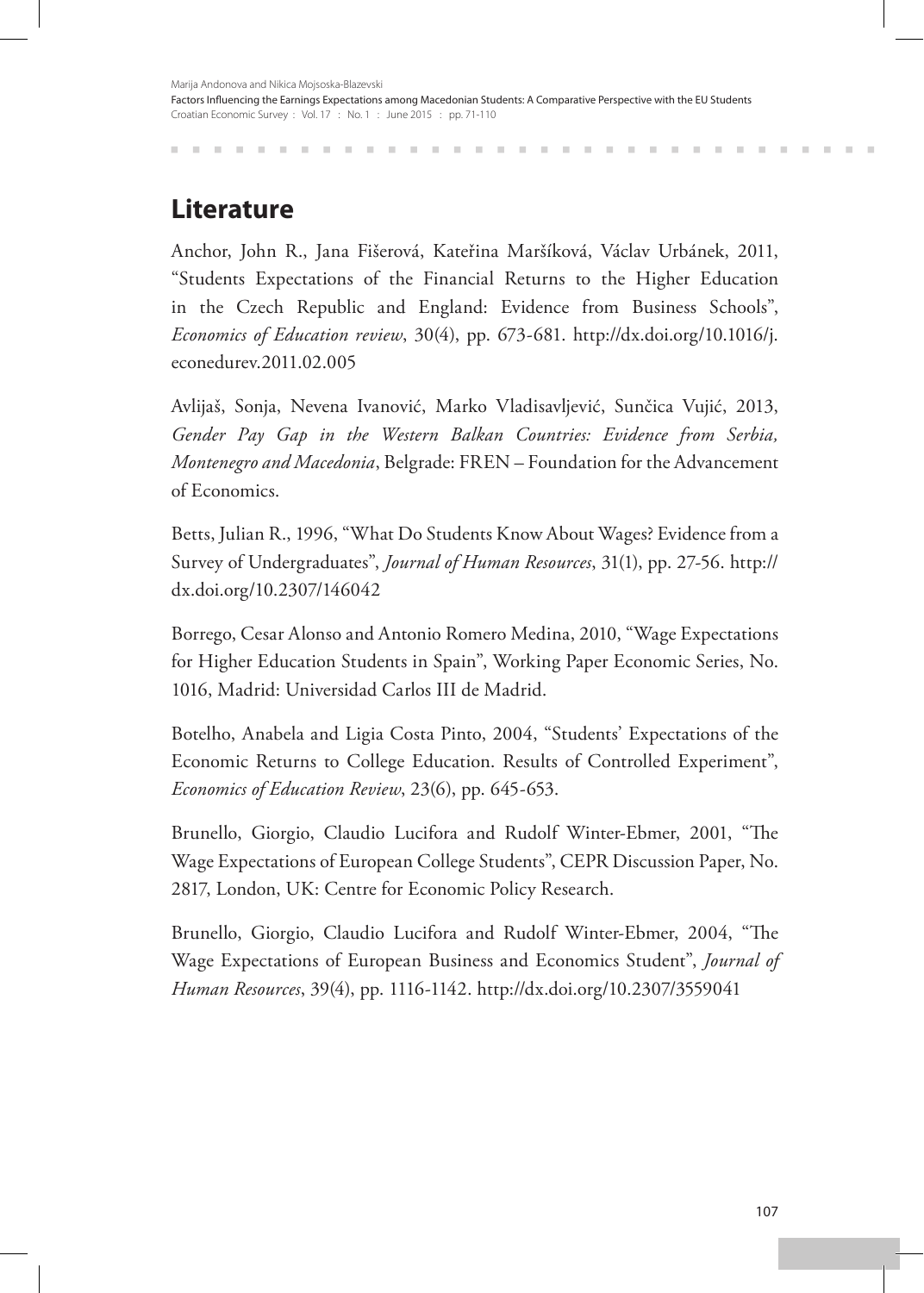Carvajal, Manuel J., David Bendana, Alireza Bozorgmanesh, Miguel A. Castillo, Katayoun Pourmasiha, Priya Rao and Juan A. Torres, 2000, "Inter-Gender Differentials between College Students' Earnings Expectations and the Experience of Recent Graduates", *Economics of Education Review*, 19(3), pp. 229- 243. http://dx.doi.org/10.1016/S0272-7757(99)00034-5

Chevalier, Arnaud, 2004, "Motivation, Expectations and the Gender Pay Gap for UK Graduates", IZA Discussion Paper, No. 1101, Bonn: Institute for the Study of Labor.

Delaney, Liam, Colm P. Harmon and Cathy Redmond, 2011, "Parental Education, Grade Attainment and Earnings Expectations among University Students", IZA Discussion Paper, No. 5646, Bonn: Institute for the Study of Labor.

Dominitz, Jeff and Charles F. Manski, 1994, "Eliciting Student Expectations of the Returns to Schooling", *Discussion Paper* No. 1049-94, Institution for Research on Poverty.

Epple, Dennis and Richard Romano, 1998, "Competition between Private and Public Schools, Vouchers and Peer-Group Effects", *The American Economic Review*, 88(1), pp. 33-62.

Filippin, Antonio and Andrea Ichino, 2003, "Gender Wage Gap in Expectations and Realizations", IZA Discussion Paper, No. 825, Bonn: Institute for the Study of Labor.

Jerrim, John, 2008, "Wage Expectations of UK students: How Do They Vary and Are They Realistic?", Working Paper A08/08, Southampton, UK: University of Southampton, Southampton Statistical Sciences Research Institute.

Kudryavtsev, Andrey and Gil Cohen, 2010, "Anchoring and Pre-Existing Knowledge in Economic and Financial Settings", *American Journal of Social and Management Sciences*, 1(2), pp. 164-180.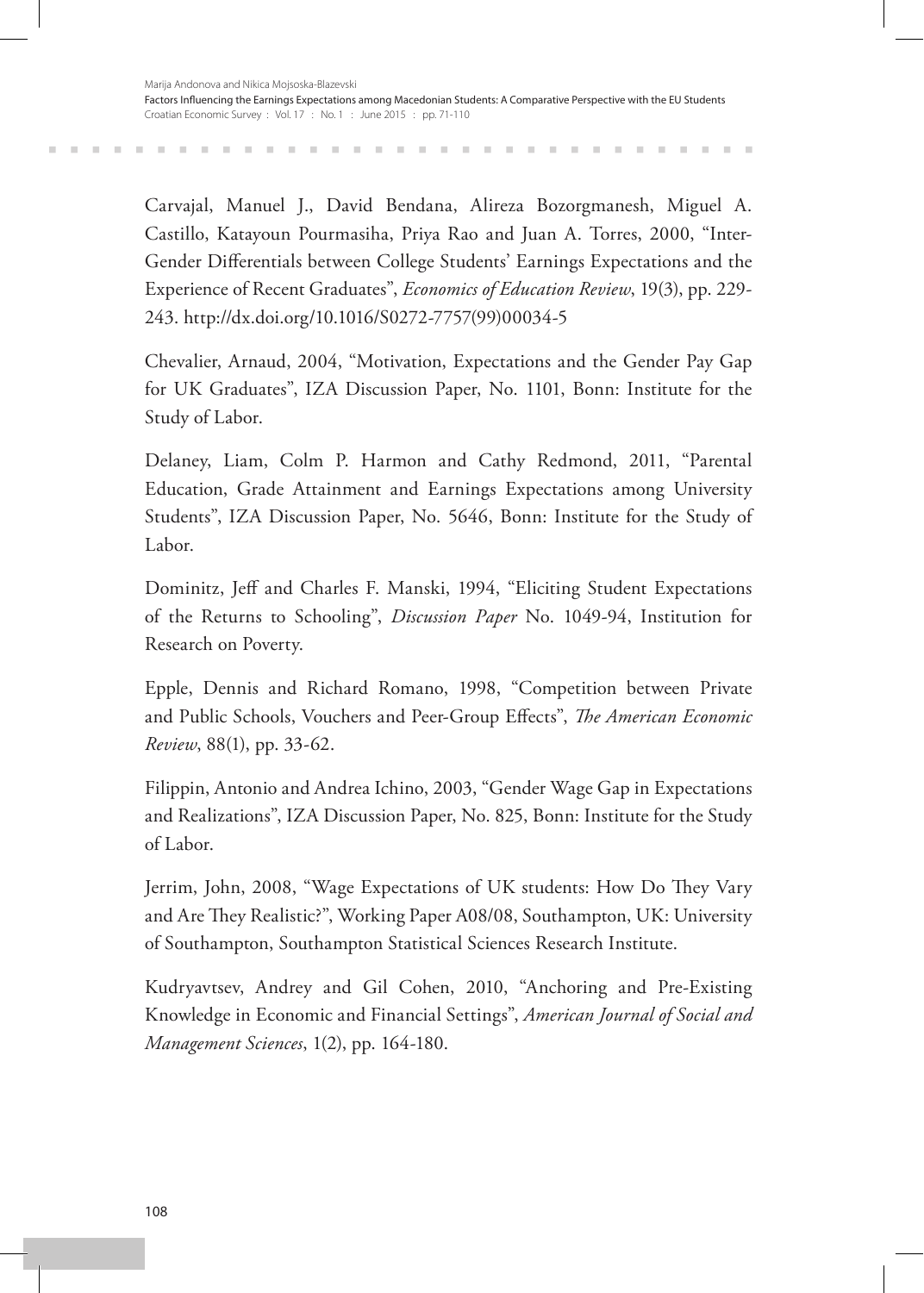Manski, Charles F., 1993, "Adolescent Econometricians: How Do Youth Infer the Returns to Schooling?" in Charles T. Clotfelter and Michael Rothschild, eds., *Studies of Supply and Demand in Higher Education*, pp. 43-60, Chicago, IL: NBER Books, University of Chicago Press.

Mazza, Jacopo and Joop Hartog, 2011, "Do They Understand the Benefits From Education? Evidence on Dutch High School Students' Earnings Expectations", IZA Discussion Paper, No. 5714, Bonn: Institute for the Study of Labor.

McElroy, Todd and Keith Dowd, 2007, "Susceptibility to Anchoring Effects: How Openness-to-Experience Influences Responses to Anchoring Cues", *Judgment and Decision Making*, 2(1), pp. 48–53.

McMahon, Walter and Alan P. Wagner, 1981, "Expected Returns to Investment in Higher Education", *Journal of Human Resources*, 16(2), pp. 274-285. http:// dx.doi.org/10.2307/145512

Mincer, Jacob, 1974, *Schooling, Experience and Earnings*, New York, NY: Columbia University Press.

Mojsoska-Blazevski, Nikica, 2006, "*The Public Employment Service, Education and Labour Markets in Macedonia*", Skopje: Nam Press.

Mojsoska-Blazevski, Nikica and Maja Ristovska, 2012, "Is Government Effective in Promoting Human Capital? The Case of Macedonia" in Mihail Arandarenko and William Bartlett, eds., *Labour Market and Skills in the Western Balkans*, pp. 129-155, Belgrade: FREN – Foundation for the Advancement of Economics.

State Statistical Office, 2012, "Graduated Students, 2011", *Population and Social Statistics*, State Statistical Office.

State Statistical Office, 2013, "Enrolled Students in 2011/12", *Population and Social Statistics*, State Statistical Office.

Varga, Júlia, 2001, "Earnings Expectations and Higher Education Enrolment Decision in Hungary", Budapest Working Papers on the Labour Market, No. 2001/10, Budapest: Institute of Economics, Hungarian Academy of Sciences.